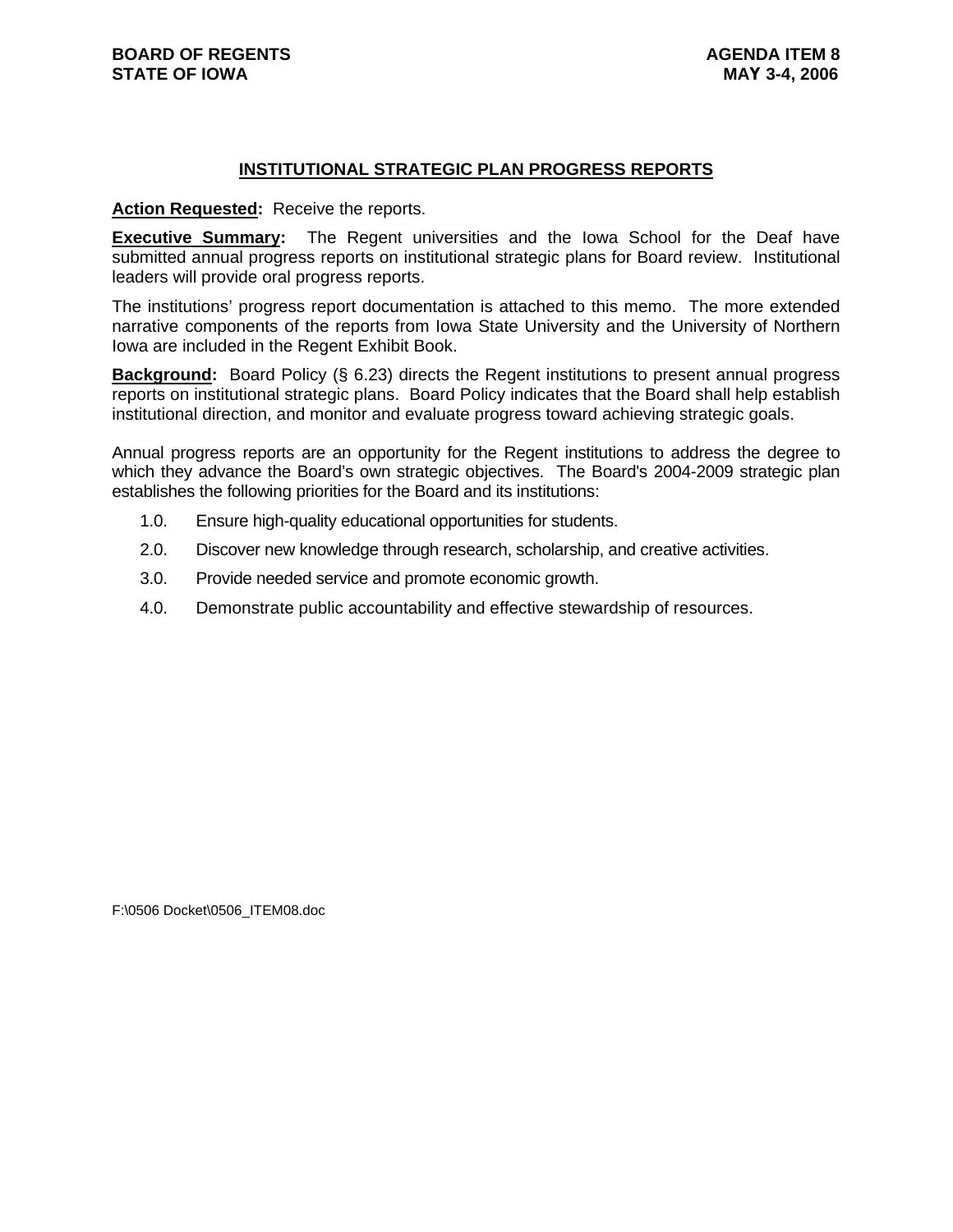A Strategic Plan for T.

#### **AGENDA ITEM 8 ATTACHMENT APAGE 2**

## **INDICATORS OF PROGRESS 2005-2010**

In each year of the 2005-2010 planning period, the University will look to the following 44 indicators to measure our progress toward achieving the aspiration and goals articulated in this strategic plan. These indicators, a combination of institutional targets and peer benchmark measures, are not intended to evaluate every initiative described in the plan. Nor are they intended to stand alone; we also will monitor a wide variety of other measures that are reported in annual governance reports to the Board of Regents, State of Iowa, and elsewhere. However, these indicators will provide an annual snapshot of our overall progress, institutional health, and competitiveness among our peers.

## **Undergraduate Education**

|                | Indicator                                                                        | <b>Baseline/Target</b>                                                                                                                                                                                                                                                                                                       | <b>Status</b>                                                                                                                                                                            |
|----------------|----------------------------------------------------------------------------------|------------------------------------------------------------------------------------------------------------------------------------------------------------------------------------------------------------------------------------------------------------------------------------------------------------------------------|------------------------------------------------------------------------------------------------------------------------------------------------------------------------------------------|
|                | <b>ACT</b> scores                                                                | Improve mean ACT score from 24.7 (fall 2004)<br>to $26.5(P)$                                                                                                                                                                                                                                                                 | 24.7 (fall 2005)                                                                                                                                                                         |
| $\overline{2}$ | One-year retention rate of new, direct-from-<br>high-school students             | Increase from $83.2\%$ (2003 cohort) to $86.0\%$ (P)                                                                                                                                                                                                                                                                         | 84.3% (2004 cohort)                                                                                                                                                                      |
| 3              | Six-year graduation rate of new, direct-from-<br>high-school students            | Increase from 66.2% (1998 cohort) to 70.0% (P)                                                                                                                                                                                                                                                                               | 66.1% (1999 cohort)                                                                                                                                                                      |
| 4              | Percent of undergraduates who utilize<br><b>Pomerantz Career Center services</b> | Calendar 2004:<br>Increase number of registered internships from<br>985 to 1,350; increase number of advising<br>appointments from 3,680 to 4,550; increase<br>number of employer/ student interviews from<br>1,500 to 3,850; increase number of students<br>attending career planning seminars from 1,250<br>to $1,650$ (I) | Calendar 2005:<br>Registered internships: 1,225<br>Advising appointments: 4,130<br>Employer/student interviews: 3,500<br>Number of students attending career planning<br>seminars: 1,500 |
| 5              | Study abroad participants                                                        | Increase undergraduate student participation<br>from 689 students to 1,000 (I); increase graduate<br>student participation from 271 to 475 (I) (FY04)                                                                                                                                                                        | 708 undergraduate students; 370 graduate<br>students (FY05)                                                                                                                              |
| 6              | Complete a comprehensive study of the<br>undergraduate experience at Iowa        | Committee report to recommend programmatic<br>improvements (I)                                                                                                                                                                                                                                                               | In process: report due July 1, 2006                                                                                                                                                      |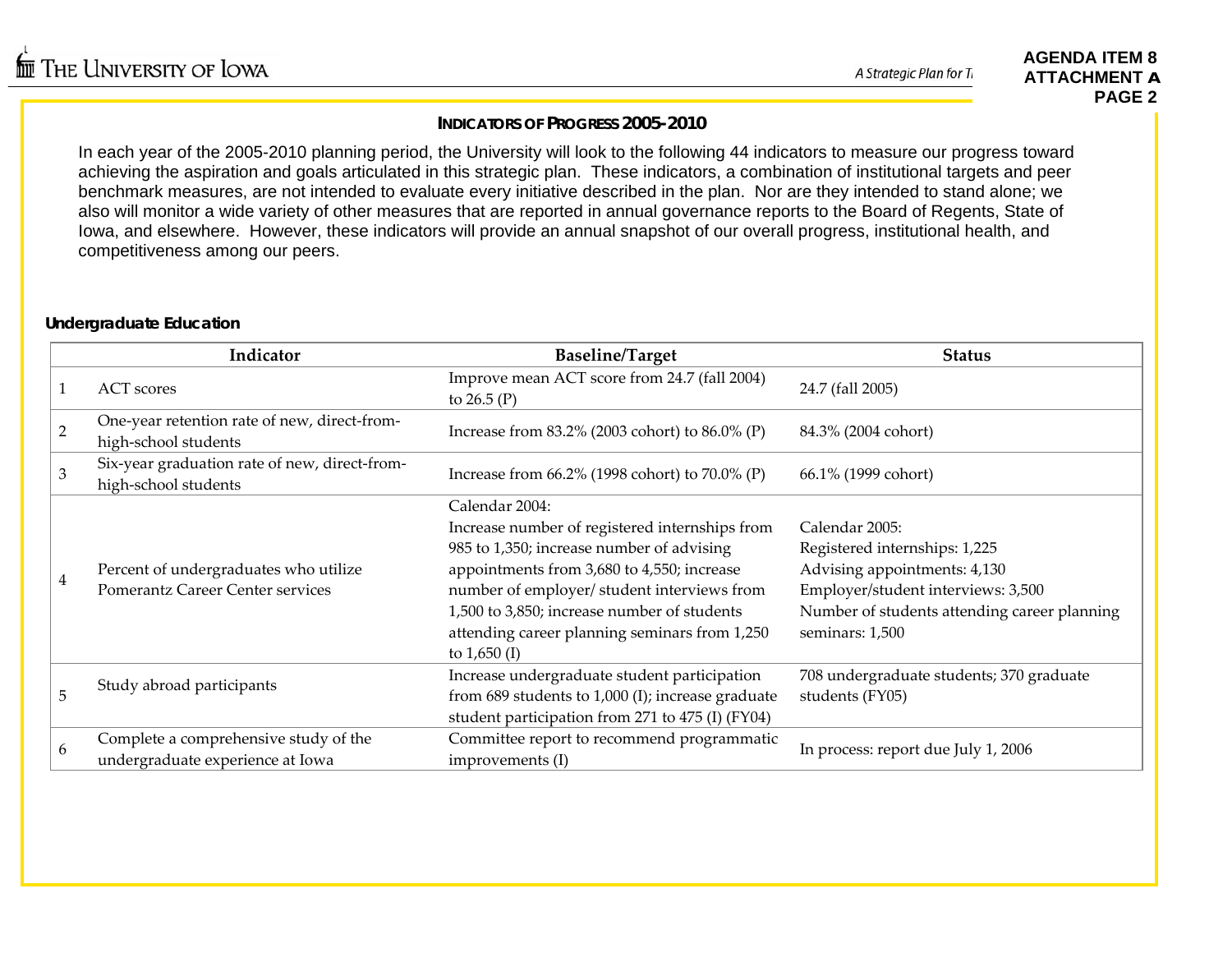$\stackrel{\leftarrow}{\mathbb{I}\mathbb{I}\mathbb{I}}$  The University of Iowa

A Strategic Plan for

|   | Review collegiate general education<br>requirements to ensure that all students receive<br>a strong background in the arts and sciences | Committee report to recommend programmatic<br>improvements (I)                 | General Education Symposium held in fall 2005;<br>effort to be part of the NCA reaccreditation              |
|---|-----------------------------------------------------------------------------------------------------------------------------------------|--------------------------------------------------------------------------------|-------------------------------------------------------------------------------------------------------------|
| 8 | Create additional opportunities for students to<br>engage in research, scholarship, and creative<br>work                                | Inventory current efforts and develop plans for<br>involving more students (I) | Proposed Center for Undergraduate Research<br>will collect data about current efforts for future<br>reports |
|   | Number of First-Year Seminars                                                                                                           | Increase from 13 (in 2004-05) to 50 sections per<br>academic year (I)          | 38 (AY06)                                                                                                   |

#### **Graduate and Professional Education and Research**

|    | Indicator                                                             | <b>Baseline/Target</b>                                                                                                                                   | <b>Status</b>                                                                                                 |
|----|-----------------------------------------------------------------------|----------------------------------------------------------------------------------------------------------------------------------------------------------|---------------------------------------------------------------------------------------------------------------|
| 10 | Pass rates on qualifying, licensing, and<br>certification exams       | Maintain pass rates above national means in<br>selected areas (P)                                                                                        | Pass rates above national means for Medicine,<br>Dentistry, Law, and Pharmacy professional<br>licensing exams |
| 11 | Number of graduate students winning national<br>fellowships or awards | 30 awards in each of next five years (I)                                                                                                                 | 39 (FY06)                                                                                                     |
| 12 | Time to PhD degree                                                    | Decrease the average from 6.7 years (students<br>graduated within five years, 1999-2004) to 6.4<br>years (I)                                             | Students graduated within five years, 2000-<br>2005: 6.7 years average                                        |
| 13 | Total sponsored funding by fiscal year, in<br>millions of dollars     | Increase external funding 2.5% per year (P) (FY<br>04 total sponsored funding: \$332.6M)                                                                 | 8.5% (FY05 total sponsored funding: \$361.0M)                                                                 |
| 14 | Sponsored research applications                                       | Increase the number of annual external grant<br>applications from $3,041$ (FY04) to $3,200$ (I)                                                          | 3,299 (FY05)                                                                                                  |
| 15 | Fellowships and scholarships                                          | Increase to 10 the average number of national<br>faculty fellowships and scholarships awarded<br>per year (Guggenheim, Fulbright, NEA, and<br>$NEH)$ (I) | 4 (FY06)                                                                                                      |
| 16 | Graduate assistant salary and tuition<br>scholarship levels           | Increase to top third of peer group (P) (FY04: TA<br>salary 7/11, RA salary 6/11)                                                                        | TA Salary 7/11, RA Salary 7/11 (FY05)                                                                         |
| 17 | Graduate fellowships and scholarships                                 | Redeploy block allocation to support the<br>recruitment of higher quality graduate students<br>(I)                                                       | Block Allocation reallocation process begun in<br>FY06 (first of three years)                                 |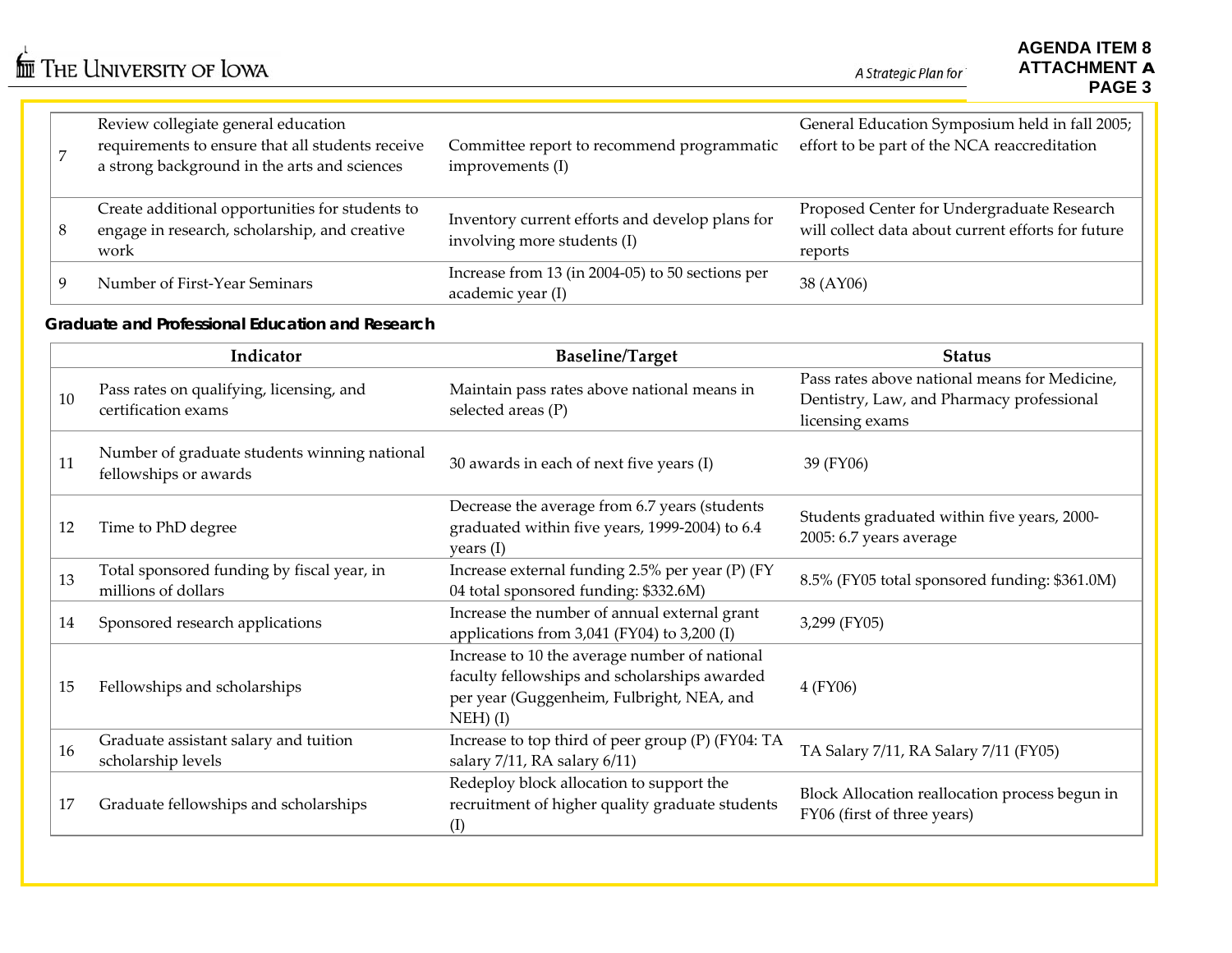## **Diversity**

|    | Indicator                                                                                                       | <b>Baseline/Target</b>                                                                                     | <b>Status</b>                             |  |  |
|----|-----------------------------------------------------------------------------------------------------------------|------------------------------------------------------------------------------------------------------------|-------------------------------------------|--|--|
| 18 | Climate measures reported in regular<br>campuswide survey                                                       | Establish benchmark and target after the<br>completion of the campuswide survey<br>(currently ongoing) (I) | In process                                |  |  |
| 19 | Racial/ethnic minority student enrollment as a<br>percentage of total enrollment                                | Increase from 8.7% (fall 2003) to 10.9% (P)                                                                | 9.0% (fall 2004) - 9.0% (fall 2005)       |  |  |
| 20 | International student enrollment as a<br>percentage of total enrollment                                         | Increase from 7.0% (fall 2004) to 9.0% (I)                                                                 | 7.1% (fall 2005)                          |  |  |
| 21 | Racial/ethnic minority tenured/tenure track<br>faculty as a percentage of total tenured/tenure<br>track faculty | Increase from 13.6% (fall 2003) to 16.0% (P)                                                               | 14.6% (fall 2004) - 14.8% (fall 2005)     |  |  |
| 22 | Women tenured/tenure track faculty as a<br>percentage of total tenured/tenure track faculty                     | Increase from 27.7% (fall 2003) to 32.0% (P)                                                               | 27.4% (fall 2004) - 28.7% (fall 2005)     |  |  |
| 23 | Women in executive positions                                                                                    | Increase from 32.1% (fall 2003) to 37.0% (I)                                                               | 35.5% (fall 2004) - 35.0% (fall 2005)     |  |  |
| 24 | Racial/ethnic minorities in executive positions                                                                 | Increase from 6.7% (fall 2003) to 8.0% (I)                                                                 | 7.0% (fall 2004) - 6.5% (fall 2005)       |  |  |
| 25 | Racial/ethnic minority P&S staff as a percentage<br>of total P&S staff                                          | Increase from $6.5\%$ (fall 2003) to $7.5\%$ (I)                                                           | $6.6\%$ (fall 2004) - $6.5\%$ (fall 2005) |  |  |
| 26 | Undergraduate racial/ethnic minority student<br>first-year retention rate                                       | Increase from 79.4% (2003 cohort) to 85.2% (I)                                                             | 83.2% (2004 cohort)                       |  |  |
| 27 | Central support of diversity hires through the<br><b>Faculty Diversity Opportunities Program</b><br>(FDOP)      | Increase budget pool from \$800,000 (FY05) to<br>$$1,300,000$ (I)                                          | \$934,100 (FY06)                          |  |  |

## **Vitality**

|    | Indicator                                         | <b>Baseline/Target</b>                            | <b>Status</b>                    |
|----|---------------------------------------------------|---------------------------------------------------|----------------------------------|
|    | Faculty salaries as compared to peer institutions | Increase nonclinical tenured/tenure track faculty |                                  |
| 28 |                                                   | salaries to top third of peer group (10 of 11 in  | Nonclinical: 9 of 11 (FY06)      |
|    |                                                   | 2004-05) (P); increase clinical medicine faculty  | Clinical: 40th percentile (FY06) |
|    |                                                   | salaries to 50th percentile in $AAMC(P)$          |                                  |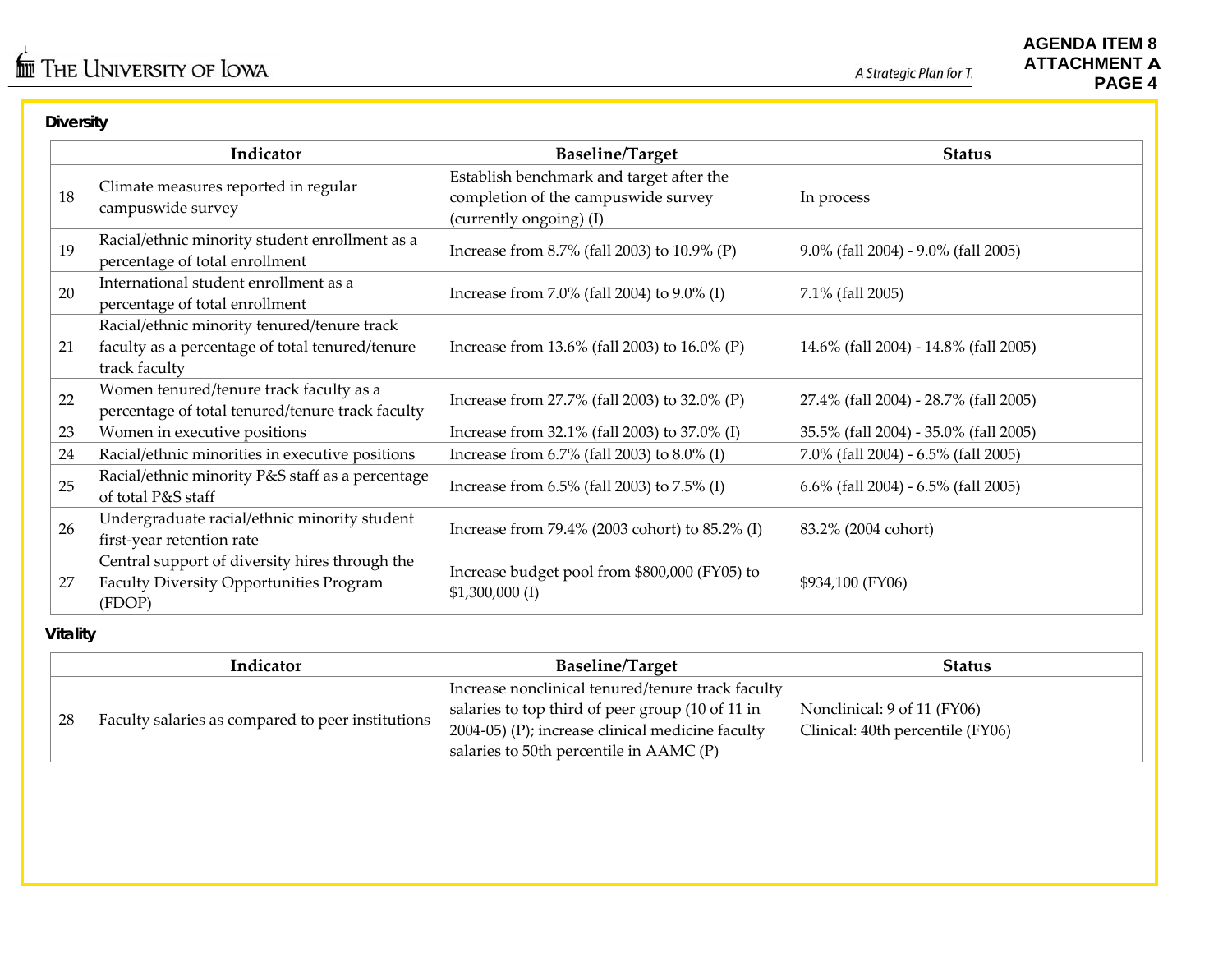A Strategic Plan for The

| 29 | P&S salaries                                                                       | Monitor salaries of P&S employees at CIC<br>institutions on an annual basis. Make<br>determinations annually related to the<br>competitiveness of UI P&S salaries. (P) | Percent above the mean for UI nonorganized<br>P&S salaries when compared primarily to the<br>Big Ten: 2.4% (FY03), 0.2% (FY05)        |
|----|------------------------------------------------------------------------------------|------------------------------------------------------------------------------------------------------------------------------------------------------------------------|---------------------------------------------------------------------------------------------------------------------------------------|
| 30 | Association of Research Libraries (ARL) rank<br>among public research universities | Maintain top 15 ranking among public research<br>libraries (P) (Baseline: ranked 14th in 2003)                                                                         | 15th (2004)                                                                                                                           |
| 31 | Total gift productivity                                                            | Increase annual total gift productivity through<br>the UI Foundation from \$144.5 million (5-year<br>average, 2000-2004) to \$200.0 million (I)                        | \$155.0M (5-year average, 2001-2005)                                                                                                  |
| 32 | Space needs assessment and allocation policies                                     | Create comprehensive plans and policies to<br>assure optimum use of existing and new space<br>(I)                                                                      | University-wide policy for assignment of<br>research space completed. Audit of research<br>space in progress.                         |
| 33 | Health risk assessment                                                             | 50% participation of faculty and staff in survey<br>(I); 50% participation of identified at-risk<br>individuals in campus health programs (I)                          | Data will be available for next report                                                                                                |
| 34 | Faculty/staff participation in development and<br>leadership programs              | Increase annual enrollment in programs from<br>9,300 (FY03) to 10,250 (I)                                                                                              | 10,287 (FY05)                                                                                                                         |
| 35 | Percent of employees receiving annual<br>performance reviews                       | Increase from 85.0% (FY03) to 100.0% (I)                                                                                                                               | 87% (FY05)                                                                                                                            |
| 36 | Administrative transformation                                                      | Conduct six reviews per year during first three<br>years of planning period (I)                                                                                        | 12 (FY05) - 13 (FY06)                                                                                                                 |
| 37 | Deferred maintenance and safety improvements                                       | Reallocate \$1 for every \$2 in new capital<br>appropriations received to address critical<br>deferred maintenance and safety improvement<br>needs(I)                  | \$0, no new allocations received in FY06                                                                                              |
| 38 | Gender equity                                                                      | Appoint committee to study gender equity and<br>develop action plan if deficiencies are found (I)                                                                      | The Gender Equity Task Force is finalizing its<br>report and will submit recommendations to the<br>provost within the next few weeks. |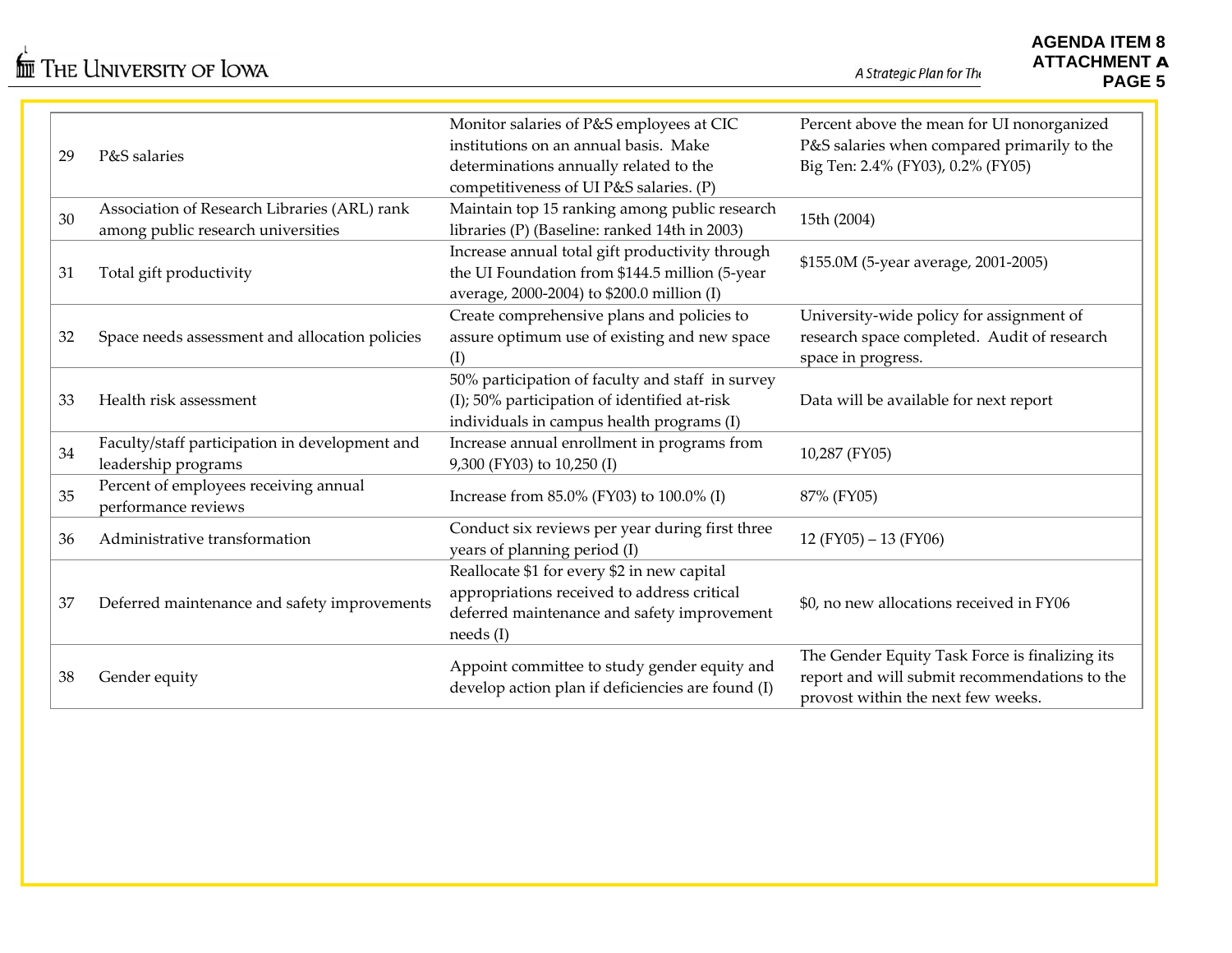|    |                                 |                                              | The Writing University Task Force was            |
|----|---------------------------------|----------------------------------------------|--------------------------------------------------|
|    |                                 |                                              | appointed and has submitted a preliminary        |
|    |                                 |                                              | report to the provost. A final report will be    |
|    |                                 | Revisit the recommendations of the 1997 Task | submitted by the end of the semester. Planning   |
|    |                                 | Force on the Arts and Humanities; implement  | is under way for a five-year celebration of      |
| 39 | Arts and humanities initiatives | the campus dialog on the humanities          | writing, to culminate in the 75th anniversary of |
|    |                                 | envisioned in the AAU's 2004 report,         | the Writers' Workshop. A new gallery will be     |
|    |                                 | "Reinvigorating the Humanities" (I)          | opening in the Old Capital Museum to focus on    |
|    |                                 |                                              | the humanities, and the Schaeffer Library        |
|    |                                 |                                              | addition to the Iowa Writers' Workshop will be   |
|    |                                 |                                              | opened this year.                                |

#### **Engagement**

|    | Indicator                                                                                                                       | <b>Baseline/Target</b>                                                                                                                                        | <b>Status</b>                                                                      |
|----|---------------------------------------------------------------------------------------------------------------------------------|---------------------------------------------------------------------------------------------------------------------------------------------------------------|------------------------------------------------------------------------------------|
| 40 | UI contributions to external community                                                                                          | Develop recognition program for faculty, staff,<br>and students who make significant external<br>contributions (I)                                            | Created President's Award – six awarded in<br><b>FY06</b>                          |
| 41 | Number of students participating in cooperative<br>education, community internship, service<br>learning, and volunteer programs | Increase service learning course enrollment to<br>1,000 (I); increase number of student volunteers<br>to $2,000$ (I)                                          | Service learning course enrollment: 605 (FY06)<br>Student volunteers: 1,613 (FY06) |
| 42 | Patient satisfaction rating                                                                                                     | Improve outpatient mean score from 4.35 (FY02)<br>to $4.50$ (scale = $5.00$ ) (I); improve inpatient mean<br>score from 86.8 (FY02) to 90.0 (scale=100.0) (I) | Outpatient mean score: 4.30 (FY05)<br>Inpatient mean score: 87.2 (FY05)            |
| 43 | Number of options and licenses of UI<br>intellectual property                                                                   | Increase from 42 (FY03) to $75$ (I)                                                                                                                           | 47 (FY04) - 35 (FY05)                                                              |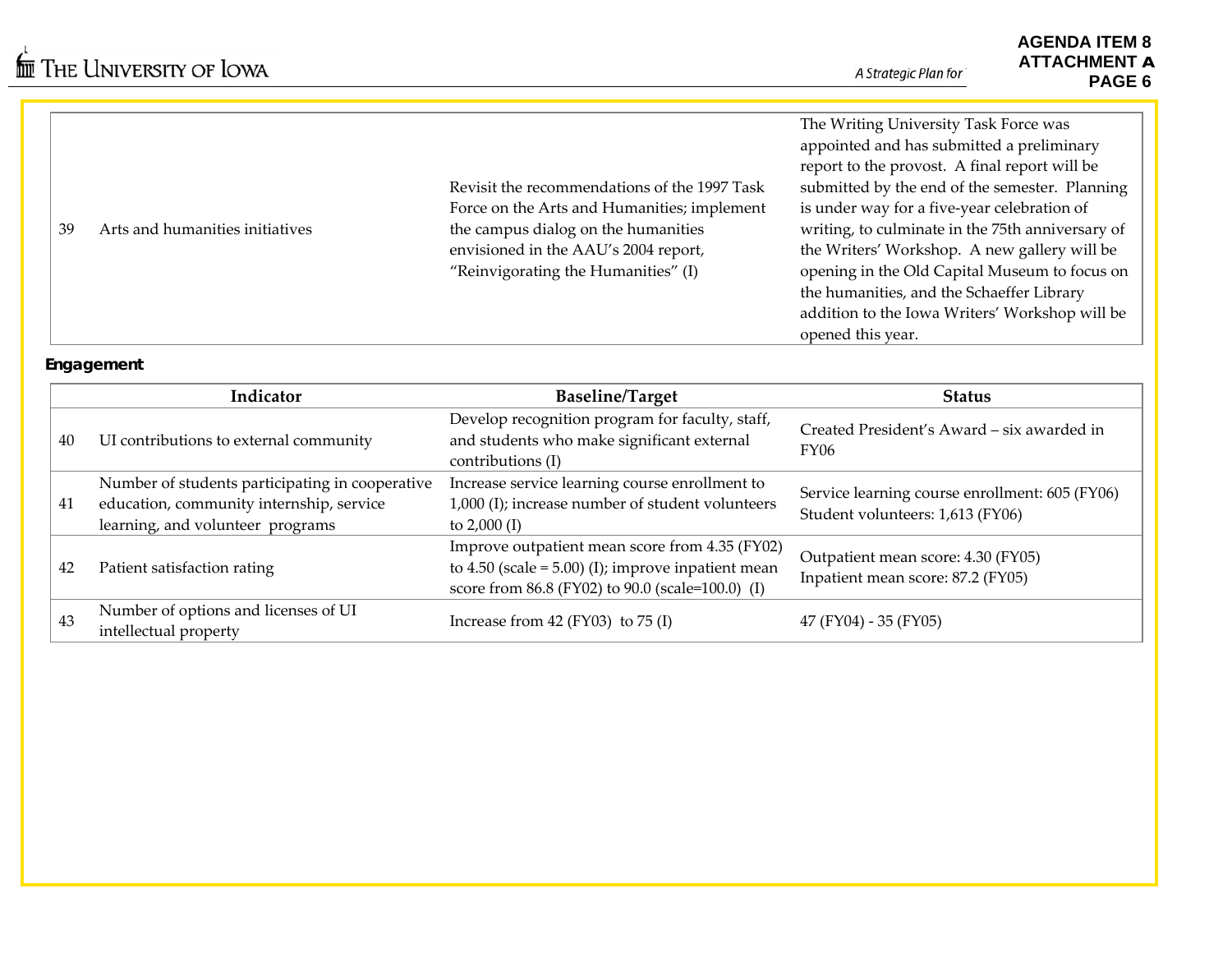| 44 | Tracking outreach and economic development<br>efforts | Collect information on all outreach and<br>economic development efforts and set targets (I) | Economic development activities are now<br>gathered within the new initiative called IOWA<br>Centers for Enterprise. The team involved in<br>this initiative is presently engaged in a strategic<br>planning process, including the development of<br>measures of success in the general areas of<br>intellectual property promotion, new business<br>development, existing business support,<br>community support, and workforce and<br>entrepreneurship development. Baseline<br>measures and targets in each of these areas are<br>being developed. |
|----|-------------------------------------------------------|---------------------------------------------------------------------------------------------|--------------------------------------------------------------------------------------------------------------------------------------------------------------------------------------------------------------------------------------------------------------------------------------------------------------------------------------------------------------------------------------------------------------------------------------------------------------------------------------------------------------------------------------------------------|
|----|-------------------------------------------------------|---------------------------------------------------------------------------------------------|--------------------------------------------------------------------------------------------------------------------------------------------------------------------------------------------------------------------------------------------------------------------------------------------------------------------------------------------------------------------------------------------------------------------------------------------------------------------------------------------------------------------------------------------------------|

(P) <sup>=</sup> Peer Benchmark (I) <sup>=</sup> Internal Target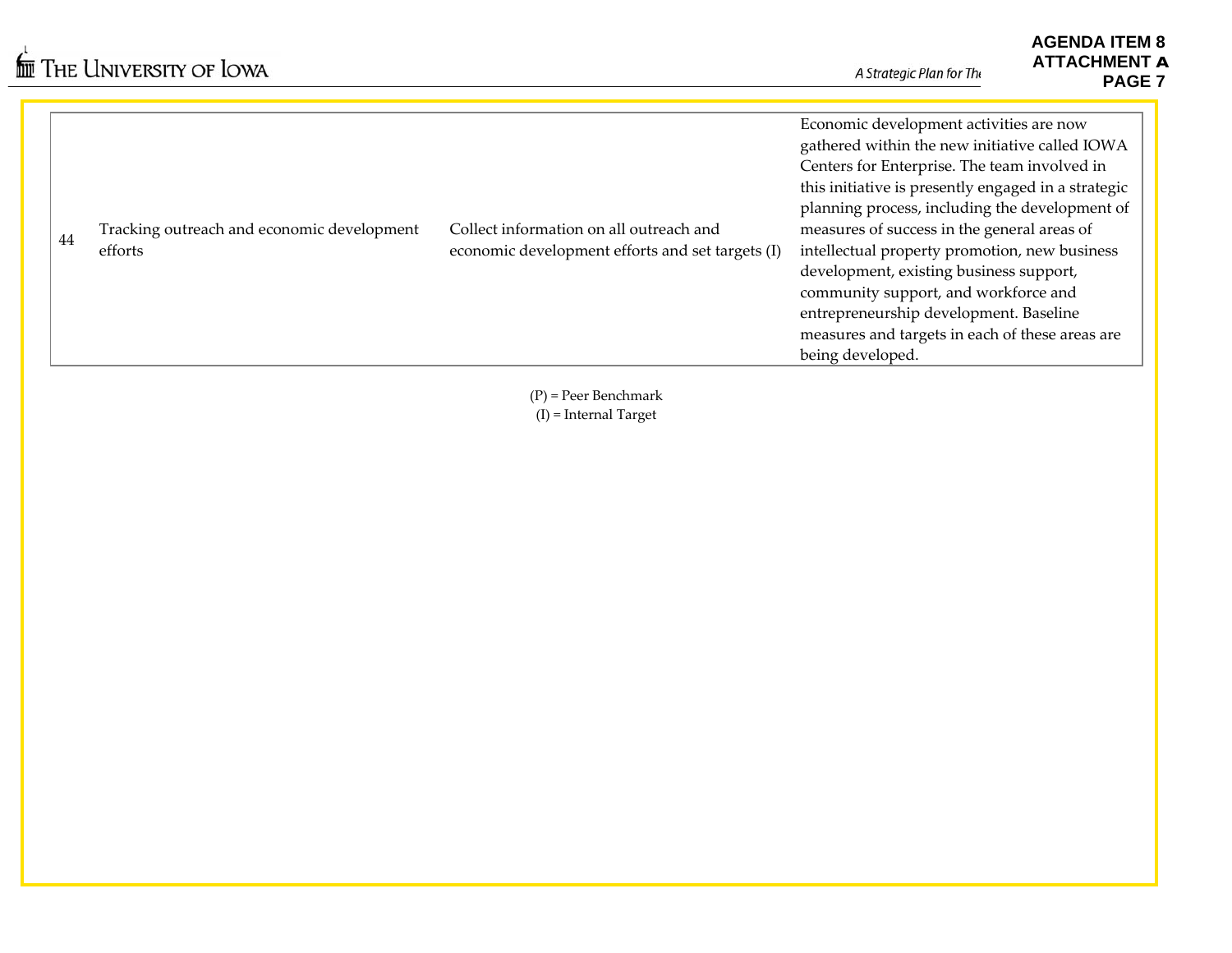# **Forward thinking.** The Iowa State University 2005-2010 Strategic Plan **Access Access Access Report** April 2006 Progress Report

#### **Targets are shown in blue**







**5 Faculty of Color** Percent of Tenured & Tenure Eligible Faculty *African American, American Indian/Alaskan Native, Asian/Pacific Islander, & Hispanic*



**9 Student-to-Faculty Ratio** All full time equivalent students All full time equivalent instructional faculty



Undergraduate target: 20,500 *(light color)* Graduate & Prof. target: 5,500 *(dark color)* **2 Enrollment - Headcount**



**6 Women Faculty** Percent of Tenured & Tenure Eligible Faculty



Percent of total class sections







#### **7 One-Year Retention Rate**

Direct from high school undergraduates *All students (light color) Students of color (red lines)*





 **4 Tenured & Tenure Eligible Faculty** Full time equivalent



**8 Six-Year Graduation Rate**

Direct from high school undergraduates *All students (light color) Students of color (red lines)*



Summary score from the National Survey of Student Engagement **12 Academic Challenge**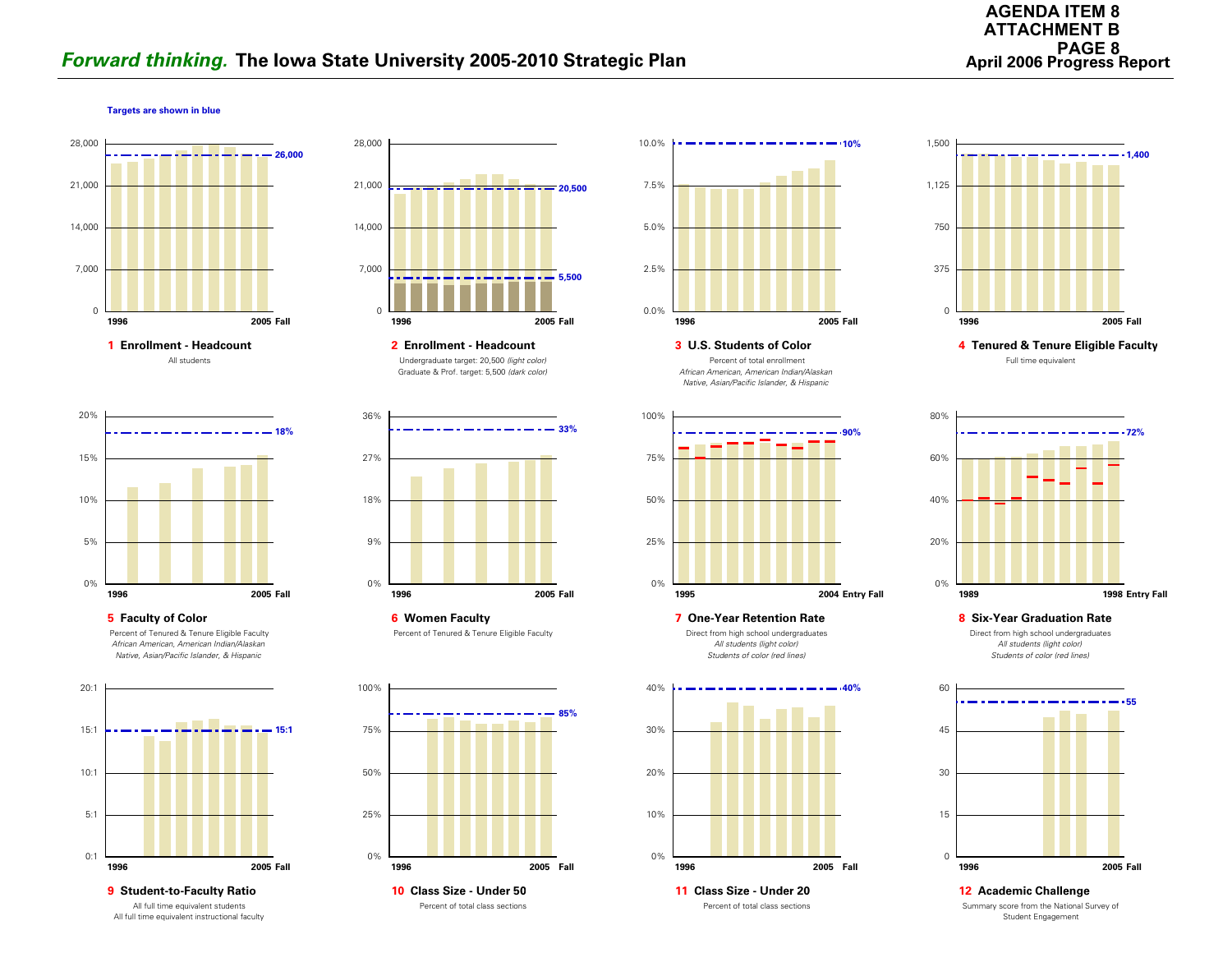#### **Targets are shown in blue**







**17 Sponsored Funding Awards 18 Faculty Articles & Citations** Millions of dollars





Summary score from the National Survey of Student Engagement



Articles published by ISU faculty & citations reported in ISI Index









**19 Doctorate Degrees Awarded** Total for fall, spring, and summer



**23 Faculty and Staff Survey**

New indicator - under development



**16 Supportive Campus** Summary score from the National Survey of Student Engagement



**20 Faculty Salaries**

Comparative index *At 100%, mean faculty salaries at ISU equal mean faculty salaries at peer institutions*



**24 Financial Need Met**

Percentage of total student financial need funded by ISU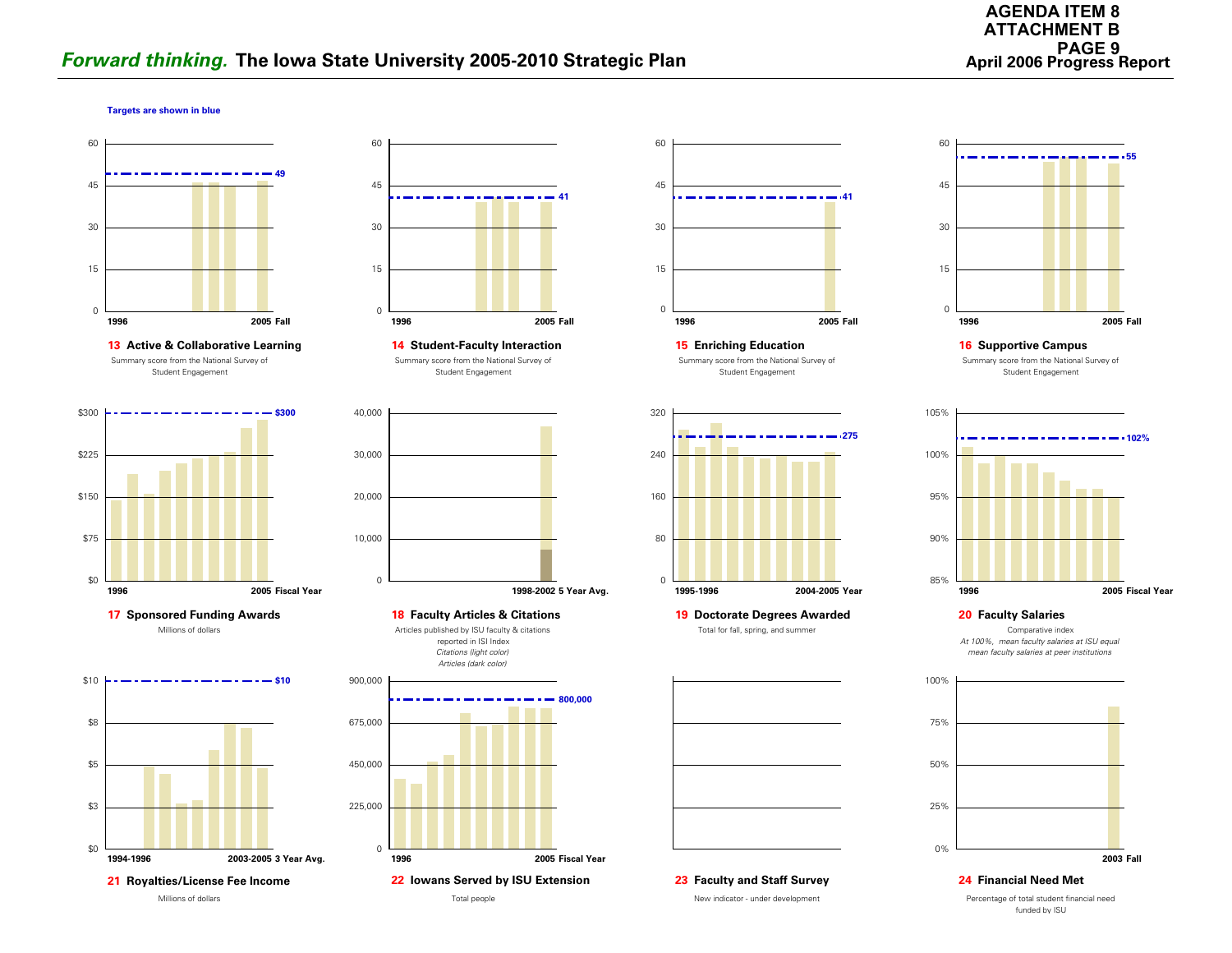#### **AGENDA ITEM 8ATTACHMENT BPAGE 10**

# *Forward thinking.* **The Iowa State University 2005-2010 Strategic Plan**

 $\equiv$ 

#### **April 2006 Progress Report**

| 1.2 Enrollment - Headcount                | 1995   | 1996   | 1997   | 1998   | 1999   | 2000   | 2001   | 2002   | 2003   | 2004   | 2005   | Goal   |
|-------------------------------------------|--------|--------|--------|--------|--------|--------|--------|--------|--------|--------|--------|--------|
| Undergraduate - Fall                      | 19,941 | 20,100 | 20,717 | 21,035 | 21,503 | 22,087 | 23,060 | 22,999 | 22,230 | 21,354 | 20,732 | 20,500 |
| % of goal                                 | 97%    | 98%    | 101%   | 103%   | 105%   | 108%   | 112%   | 112%   | 108%   | 104%   | 101%   |        |
| <b>Graduate &amp; Professional - Fall</b> | 4,732  | 4,799  | 4,667  | 4,550  | 4,607  | 4,758  | 4,763  | 4,899  | 5,150  | 5,026  | 5,009  | 5,500  |
| % of goal                                 | 86%    | 87%    | 85%    | 83%    | 84%    | 87%    | 87%    | 89%    | 94%    | 91%    | 91%    |        |
| <b>All Students - Fall</b>                | 24,673 | 24,899 | 25,384 | 25,585 | 26,110 | 26,845 | 27,823 | 27,898 | 27,380 | 26,380 | 25,741 | 26,000 |
| % of goal                                 | 95%    | 96%    | 98%    | 98%    | 100%   | 103%   | 107%   | 107%   | 105%   | 101%   | 99%    |        |

The university's goal is to enroll 20,500 undergraduate students and 5,500 professional and graduate students for a total enrollment of 26,000. This target balances the realities of declining enrollment of international students at universities across the United States and a decline in the number students graduating from Iowa high schools with continual improvements in initiatives to recruit new students and increase existing students' success.

| . Students of Color<br>J.S.             | 1995 | 1996 | 1997    | 1998 | 1999    | 2000    | 2001    | 2002 | 2003 | 2004 | 2005    | Goal  |
|-----------------------------------------|------|------|---------|------|---------|---------|---------|------|------|------|---------|-------|
| <b>Percent of Total Fall Enrollment</b> | 7.4% | 7.6% | $7.4\%$ | 7.3% | $7.3\%$ | $7.3\%$ | $7.7\%$ | 8.1% | 8.4% | 8.5% | $9.0\%$ | 10.0% |
| % of goal                               | 74%  | 76%  | 74%     | 73%  | 73%     | 73%     | 77%     | 81%  | 84%  | 85%  | 90%     |       |

Students of color as a percentage of the total enrollment has steadily increased over the past five years. The university is resolute in its desire to continue this trend and has set a goal of 10.0%. "U.S. Students of Color" includes students who are U.S. citizens, immigrants, or refugees who have identified themselves as African American, American Indian/Alaskan Native, Asian/Pacific Islander, or Hispanic.

| <b>Tenured &amp; Tenure Eligible Faculty</b>   | 1995  | 1996  | 1997  | 1998  | 1999  | 2000  | 2001  | 2002 | 2003  | 2004  | 2005  | Goal  |
|------------------------------------------------|-------|-------|-------|-------|-------|-------|-------|------|-------|-------|-------|-------|
| <b>Total FTE T/TE Faculty, October Payroll</b> | 1,413 | 1,405 | l.405 | 1,392 | 1,376 | 1,377 | 1,351 | 318, | 1,331 | 1.305 | 1,312 | 4.400 |
| % of goal                                      | 101%  | 100%  | 100%  | 99%   | 98%   | 98%   | 97%   | 94%  | 95%   | 93%   | 94%   |       |

The number of tenured and tenure-eligible faculty has decreased during the past five years resulting in higher than optimal student-to-faculty ratios. The goal of 1,400 tenured/tenure-eligible faculty coupled with an overall enrollment of 26,000 would bring the student-to-faculty ratio back into proper alignment.

| <b>Faculty of Color</b>                      | 1995  | 1996 | 1997 | 1998 | 1999 | 2000 | 2001  | 2002 | 2003  | 2004  | 2005  | Goal  |
|----------------------------------------------|-------|------|------|------|------|------|-------|------|-------|-------|-------|-------|
| Percent of FTE T/TE Faculty, October Payroll | 10.0% | na   | 1.5% | na   | 1.9% | na   | 13.8% | na.  | 13.9% | 14.1% | 15.4% | 18.0% |
| % of goal                                    | 56%   |      | 64%  |      | 66%  |      | 77%   |      | 77%   | 78%   | 86%   |       |

Faculty diversity, as measured by the percent of total faculty who are faculty of color, has increased during the last five years. The university remains resolute in its commitment to increase the diversity of its faculty and has set five year goals of increasing the percentage of tenured/tenure-eligible faculty who are faculty of color to 18%.

| <b>Women Faculty</b>                         | 1995  | 1996 | 1997  | 1998 | 1999  | 2000 | 2001  | 2002 | 2003  | 2004  | 2005  | Goal  |
|----------------------------------------------|-------|------|-------|------|-------|------|-------|------|-------|-------|-------|-------|
| Percent of FTE T/TE Faculty, October Payroll | 20.6% | na   | 23.1% | na   | 24.9% | na   | 25.9% | na   | 26.4% | 26.8% | 27.6% | 33.0% |
| % of goal                                    | 62%   |      | 70%   |      | 75%   |      | 78%   |      | 80%   | 81%   | 84%   |       |

Faculty diversity, as measured by the percent of faculty who are women has increased during the last five years. The university remains resolute in its commitment to increase the diversity of its faculty and has set five year goals of increasing the percentage of tenured/tenure-eligible faculty who are women to 33%.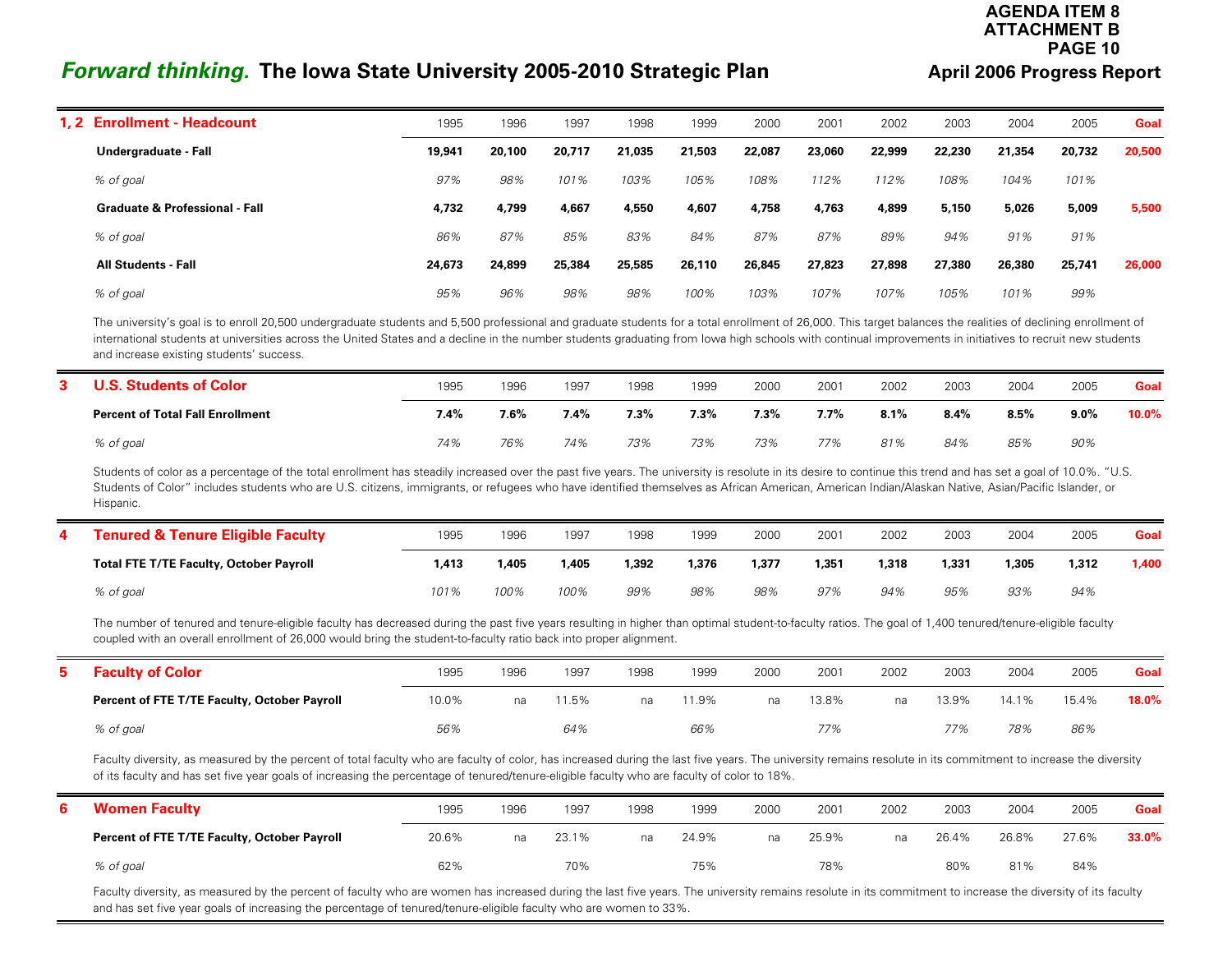#### **AGENDA ITEM 8ATTACHMENT BPAGE 11**

# *Forward thinking.* **The Iowa State University 2005-2010 Strategic Plan <b>Auck April 2006 Progress Report**

 $\equiv$ 

| <b>One-Year Retention Rate</b>                                                                                               | 1994  | 1995  | 1996  | 1997  | 1998  | 1999  | 2000  | 2001  | 2002  | 2003  | 2004  | Goal  |
|------------------------------------------------------------------------------------------------------------------------------|-------|-------|-------|-------|-------|-------|-------|-------|-------|-------|-------|-------|
| First Time Freshmen (Total), Summer & Fall Entry,<br>Percent Who Returned for Second Year - Entry Fall                       | 81.5% | 81.5% | 82.8% | 83.6% | 84.4% | 85.1% | 83.7% | 83.4% | 84.2% | 84.7% | 85.5% | 90.0% |
| % of goal                                                                                                                    | 91%   | 91%   | 92%   | 93%   | 94%   | 95%   | 93%   | 93%   | 94%   | 94%   | 95%   |       |
| First Time Freshmen (Students of Color), Summer &<br>Fall Entry, Percent Who Returned for Second Year -<br><b>Entry Fall</b> | 78.2% | 81.0% | 74.5% | 82.4% | 83.9% | 83.9% | 85.5% | 82.9% | 80.9% | 84.9% | 84.7% | 90.0% |
| % of goal                                                                                                                    | 87%   | 90%   | 83%   | 92%   | 93%   | 93%   | 95%   | 92%   | 90%   | 94%   | 94%   |       |

Considerable progress has been made on increasing the number for freshmen who return for their second year. The five-year target is to have 90% of all undergraduate students regardless of background return for the second year.

| 8 | <b>Six-Year Graduation Rate</b>                                                                                     | 1989  | 1990  | 1991  | 1992  | 1993  | 1994  | 1995  | 1996  | 1997  | 1998  | 1999  | Goal  |
|---|---------------------------------------------------------------------------------------------------------------------|-------|-------|-------|-------|-------|-------|-------|-------|-------|-------|-------|-------|
|   | First Time Freshmen (Total), Summer & Fall Entry,<br><b>Percent Who Graduated in Six Years - Entry Fall</b>         | 61.6% | 60.0% | 60.1% | 61.1% | 60.4% | 62.4% | 63.7% | 65.3% | 65.7% | 66.5% | 68.0% | 72.0% |
|   | % of goal                                                                                                           | 86%   | 83%   | 83%   | 85%   | 84%   | 87%   | 88%   | 91%   | 91%   | 92%   | 94%   |       |
|   | First Time Freshmen (Students of Color), Summer &<br>Fall Entry, Percent Who Graduated in Six Years - Entry<br>Fall | 45.7% | 40.0% | 40.4% | 38.6% | 40.7% | 51.3% | 49.2% | 48.2% | 55.4% | 48.0% | 56.5% | 72.0% |
|   | % of goal                                                                                                           | 63%   | 56%   | 56%   | 54%   | 57%   | 71%   | 68%   | 67%   | 77%   | 67%   | 78%   |       |

Steady progress has been made on increasing the percentage of undergraduate students who graduation in six years. The university has set a goal of having 72% of all undergraduate students regardless of background receive a degree before or by the end of their sixth year.

| <b>Student-to-Faculty Ratio</b>                          | 1998 | 1999 | 2000 | 2001 | 2002 | 2003 | 2004 | 2005 | Goal |
|----------------------------------------------------------|------|------|------|------|------|------|------|------|------|
| Fall FTE Enrollment : Total FTE Faculty, October Payroll | 14.3 | 13.7 | 16.0 | 16.2 | 16.3 | 15.6 | 15.5 | 14.8 | 15.0 |
| % of goal                                                | 95%  | 91%  | 107% | 108% | 109% | 104% | 103% | 99%  |      |

The ratio of students-to-faculty is larger than optimal resulting in larger class sizes and less faculty time available per student. The university is making a concerted effort to increase the number of faculty thus reducing the ratio to 15:1 by 2010. This measure includes all faculty not just tenured and tenure/eligible faculty.

| 10 | <b>Class Size - Under 50</b>                | 1998  | 1999  | 2000  | 2001  | 2002  | 2003  | 2004  | 2005  | Goal  |
|----|---------------------------------------------|-------|-------|-------|-------|-------|-------|-------|-------|-------|
|    | <b>Percent of All Class Sections - Fall</b> | 81.7% | 82.7% | 81.2% | 78.7% | 79.0% | 80.6% | 79.8% | 83.0% | 85.0% |
|    | % of goal                                   | 96%   | 97%   | 96%   | 93%   | 93%   | 95%   | 94%   | 98%   |       |

Faculty-student interaction is at the heart of a university education and the quality of these interactions is often enhanced by smaller classes. The university has a goal of increasing the percent of classes geared for fewer than 50 students to 85% as a means of continuing to improve the quality of the education students receive.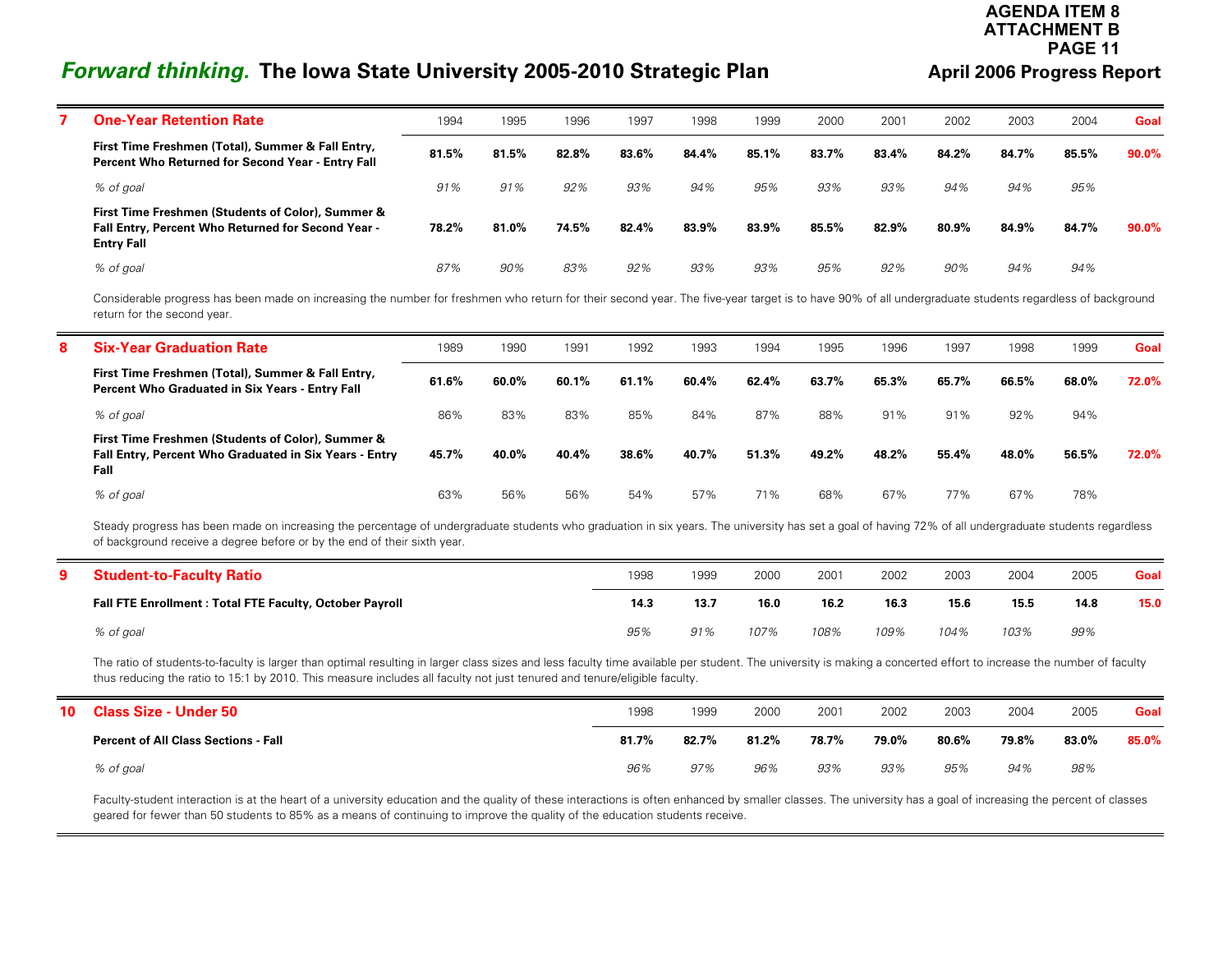# *Forward thinking.* **The Iowa State University 2005-2010 Strategic Plan <b>Auck August 2006 Progress Report**

# **ATTACHMENT BPAGE 12**

**AGENDA ITEM 8**

| 11 Class Size - Under 20                    | 1998  | 1999  | 2000  | 2001  | 2002  | 2003  | 2004  | 2005  | Goal  |
|---------------------------------------------|-------|-------|-------|-------|-------|-------|-------|-------|-------|
| <b>Percent of All Class Sections - Fall</b> | 31.9% | 36.8% | 36.0% | 32.8% | 35.1% | 35.4% | 33.0% | 36.1% | 40.0% |
| % of goal                                   | 80%   | 92%   | 90%   | 82%   | 88%   | 89%   | 83%   | 90%   |       |

Faculty-student interaction is at the heart of a university education and the quality of these interactions is often enhanced by smaller classes. The university has a goal of increasing the percent of classes geared for fewer than 50 students to 85% as a means of continuing to improve the quality of the education students receive.

**Items 12 - 16 are from the National Survey of Student Engagement (NSSE). NSSE annually assesses the extent to which undergraduate students are involved in educational practices empirically linked to high levels of learning and development. In an effort to make it easer for people on and off campus to talk productively about student engagement and its importance to student learning, collegiate quality, and instructional improvement, NSSE created five clusters of measures or benchmarks of effective educational practice:**

- **--Level of academic challenge,**
- **--Active and collaborative learning,**
- **--Student-faculty interactions,**
- **--Enriching educational experiences, and**
- **--Supportive campus environment.**

**Each year, approximately 200,000 students at 650 four-year colleges and universities participate in NSSE. Iowa State's targets for each of the five NSSE benchmarks have been set just above the mean score achieved at doctoral-extensive universities who participated in the survey. A brief explanatory note accompanies each of the benchmarks.**

| 12 <sup>°</sup> | <b>Academic Challenge: NSSE</b>             | 2001 | 2002 | 2003 | 2004 | 2005 | Goal |
|-----------------|---------------------------------------------|------|------|------|------|------|------|
|                 | Seniors - 100 Points Possible - Fall Report | 50   | 52   | 51   | na   | 52   | 55   |
|                 | % of goal                                   | 91%  | 95%  | 93%  |      | 95%  |      |

Challenging intellectual and creative work is central to student learning and collegiate quality. College and universities promote high levels of student achievement by emphasizing the importance of academic effort and setting high expectations for student involvement. This benchmark measures senior students' perception of the extent to which lowa State is an academically challenging university.

| 13 Active & Collaborative Learning: NSSE    | 2001 | 2002 | 2003 | 2004 | 2005 | Goal |
|---------------------------------------------|------|------|------|------|------|------|
| Seniors - 100 Points Possible - Fall Report | 46   | 46   | 45   | na   | 47   | 49   |
| % of goal                                   | 94%  | 94%  | 92%  |      | 96%  |      |
|                                             | 77   |      | 75   |      | 78   | 82   |

Students learn more when they are intensely involved in their education and are asked to think about and apply what they are learning in different settings. Collaborating with others in solving problems or mastering difficult material prepares students to deal with the messy, unscripted problems they will encounter daily, during and after college. This benchmark measures senior students' perception of the extent to which Iowa State has engaged them in active and collaborative learning experiences.

| 14 Student-Faculty Interaction: NSSE        | 2001 | 2002 | 2003 | 2004 | 2005 | Goal |
|---------------------------------------------|------|------|------|------|------|------|
| Seniors - 100 Points Possible - Fall Report | 39   | 41   | 39   | na   | 39   | 41   |
| % of goal                                   | 95%  | 100% | 95%  |      | 95%  |      |

Students learn firsthand how experts think about and solve practical problems by interacting with faculty members inside and outside the classroom. As a result, their teachers become role models, mentors, and guides for continuous, life long learning. This benchmark measures senior students' perception of the quality of their interactions with Iowa State faculty members.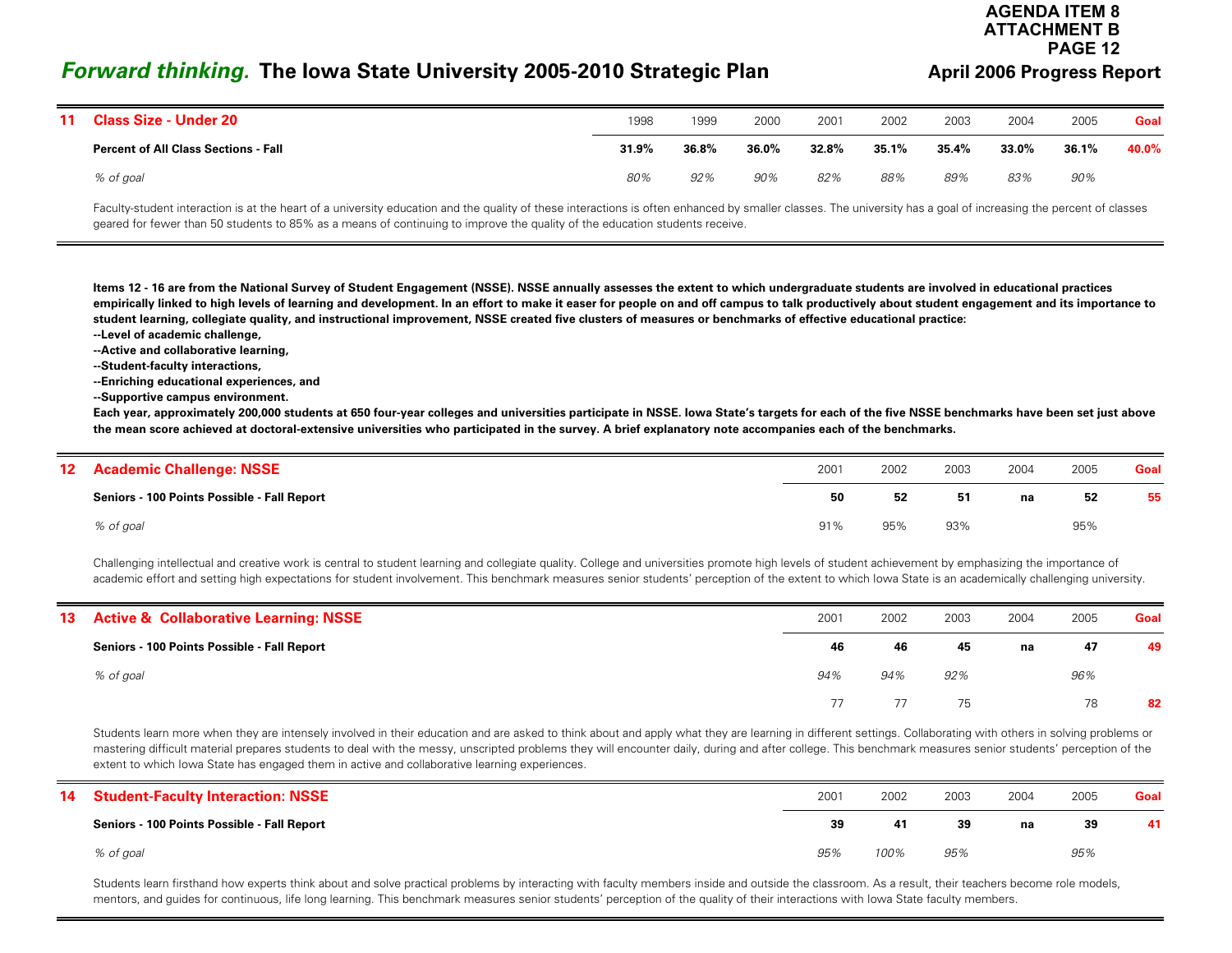**AGENDA ITEM 8ATTACHMENT BPAGE 13**

## *Forward thinking.* **The Iowa State University 2005-2010 Strategic Plan <b>Auck April 2006 Progress Report**

| 15 | <b>Enriching Education: NSSE</b>           | 2005 | Goal |
|----|--------------------------------------------|------|------|
|    | Seniors - 100 Point Possible - Fall Report | 39   | 41   |
|    | % of goal                                  | 95%  |      |

Complementary learning opportunities inside and outside the classroom augment academic programs. Experiencing diversity teaches students valuable things about themselves and others. Technology facilitates collaboration between peers and instructors. Internships, community service, and senior cap-stone courses provide opportunities to integrate and apply knowledge. This benchmark measures senior students' perception of the richness of the learning environments and opportunities available at lowa State University. NSSE significantly reworked this cluster making comparisons with data collected in previous years impossible. Thus, data is only shown for 2005.

| <b>16 Supportive Campus Environment: NSSE</b> | 2001 | 2002 | 2003 | 2004 | 2005 | Goal |
|-----------------------------------------------|------|------|------|------|------|------|
| Seniors - 100 Points Possible - Fall Report   | 52   | 55   | 55   | na   | 53   | 55   |
| % of goal                                     | 95%  | 100% | 100% |      | 96%  |      |

Students perform better and are more satisfied at colleges that are committed to their success and that cultivate positive working and social relations among different groups on campus. This benchmark measures senior students' perception of the extent to which Iowa State is a supportive campus.

| <b>Sponsored Funding Awards</b>          | 1995    | 1996    | 1997    | 1998    | 1999    | 2000    | 2001    | 2002    | 2003    | 2004    | 2005    | Goal    |
|------------------------------------------|---------|---------|---------|---------|---------|---------|---------|---------|---------|---------|---------|---------|
| <b>Millions of Dollars - Fiscal Year</b> | \$168.9 | \$142.9 | \$190.9 | \$156.2 | \$199.2 | \$211.2 | \$217.7 | \$225.4 | \$230.4 | \$274.2 | \$286.9 | \$300.0 |
| % of goal                                | 56%     | 48%     | 64%     | 52%     | 66%     | 70%     | 73%     | 75%     | 77%     | 91%     | 96%     |         |

Sponsored funding reflects the level of the university's funded research and scholarly activity. Sponsored funding at Iowa State University has grown steadily during the past five years and the university expects this trend to continue as it recruits and retains outstanding faculty. The 2010 goal is \$300 million per year in sponsored funding.

| <b>18 Faculty Articles and Citations</b>                                      | 1998-2002 | Goal |
|-------------------------------------------------------------------------------|-----------|------|
| Total Articles Published by ISU Faculty - Rolling 5 Year Average              | 7,719     |      |
| Total Citations of Articles Published by ISU Faculty - Rolling 5 Year Average | 36,780    |      |

Another measure of the quality and impact of faculty scholarship is the extent to which it is cited by other scholars. Thompson Scientific is the only comprehensive source of data on citations and publications. Their Institute for Scientific Information (ISI) Database contains counts of citations taken from over 8,500 peer-reviewed journals: 5,500 in sciences, 1,800 in social sciences, and 1,200 in arts and humanities. Iowa State University recently subscribed to ISI and will set a meaningful goal after a few years of monitoring data.

| 19 | <b>Doctorate Degrees Awarded</b>             | 1995 | 1996 | 1997 | 1998 | 1999 | 2000 | 2001 | 2002 | 2003 | 2004 | 2005 | Goal |
|----|----------------------------------------------|------|------|------|------|------|------|------|------|------|------|------|------|
|    | <b>Total Degrees Awarded - Academic Year</b> | 318  | 287  | 255  | 300  | 257  | 238  | 232  | 239  | 228  | 228  | 246  | 275  |
|    | % of goal                                    | 16%  | 104% | 93%  | 109% | 93%  | 87%  | 84%  | 87%  | 83%  | 83%  | 89%  |      |

The doctorate is the highest degree offered by most disciplines and represents subject mastery. The number of doctorate degrees awarded is a measure of both students' attraction to the university based on the quality of its programs and the university's ability to mentor and support students while providing them with the most advanced level of higher education. The five year goal is to increase the number of doctorates awarded to 275 per year.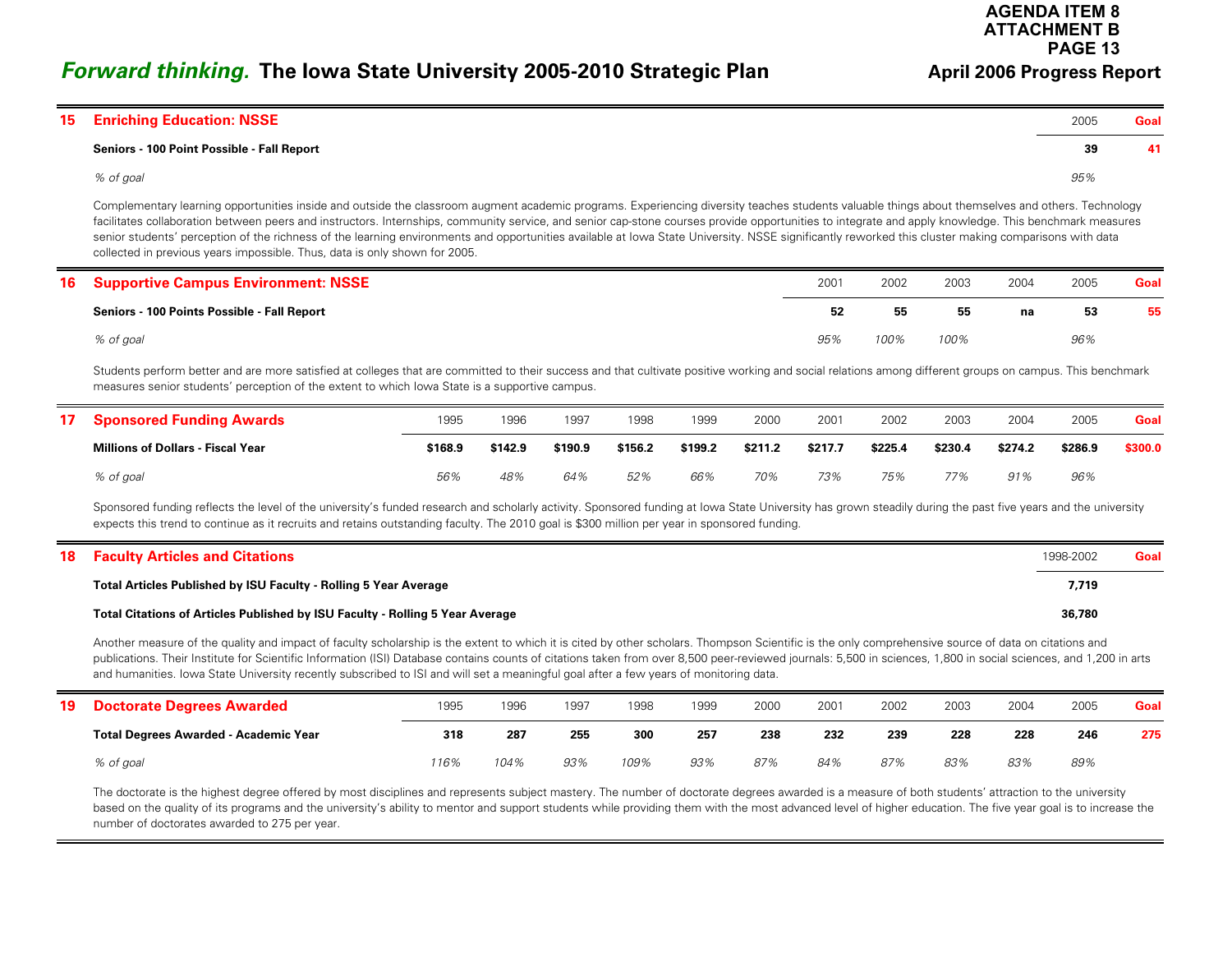# *Forward thinking.* **The Iowa State University 2005-2010 Strategic Plan <b>And April 2006 Progress Report**

#### **AGENDA ITEM 8ATTACHMENT BPAGE 14**

| 20 | <b>Faculty Salaries</b>                         | 1995 | 1996 | 1997 | 1998 | 1999 | 2000 | 2001 | 2002 | 2003 | 2004 | 2005 | Goal |
|----|-------------------------------------------------|------|------|------|------|------|------|------|------|------|------|------|------|
|    | <b>Comparative Index - Percent of Peer Mean</b> | 101% | 101% | 99%  | 100% | 99%  | 99%  | 98%  | 97%  | 96%  | 96%  | 95%  | 102% |
|    | % of goal                                       | 99%  | 99%  | 97%  | 98%  | 97%  | 97%  | 96%  | 95%  | 94%  | 94%  | 93%  |      |

While not a direct measure of program quality, competitive faculty salaries are critical to attracting and retaining outstanding faculty. As such, it is important to monitor and improve salary competitiveness as compared to peer universities. Data for this performance indicator is derived from the AAUDE (Association of American University's Data Exchange). Iowa State's goal is to increase faculty salaries to 102% of the peer mean which would bring faculty salaries to the 66<sup>th</sup> percentile of the university's peer group. 100% equals the peer mean.

| 21 | <b>Royalties/License Fee Income</b>                 | 1998  | 1999  | 2000  | 2001  | 2002  | 2003  | 2004  | 2005  | Goal   |
|----|-----------------------------------------------------|-------|-------|-------|-------|-------|-------|-------|-------|--------|
|    | <b>Millions of Dollars - Rolling 3 Year Average</b> | \$4.9 | \$4.5 | \$2.7 | \$2.9 | \$5.9 | \$7.5 | \$7.2 | \$4.8 | \$10.0 |
|    | % of goal                                           | 49%   | 45%   | 27%   | 29%   | 59%   | 75%   | 72%   | 48%   |        |

lowa State is one of the most successful universities in applying new technologies in ways that benefit society. The university has set a goal of increasing the income from royalties and license fees to \$10 million by 2010.

| 22 Iowan Served by ISU Extension         | 1996    | 1997    | 1998    | 1999    | 2000    | 2001    | 2002    | 2003    | 2004    | 2005    | Goal    |
|------------------------------------------|---------|---------|---------|---------|---------|---------|---------|---------|---------|---------|---------|
| <b>Total People Served - Fiscal Year</b> | 377,036 | 353,361 | 468,043 | 499,537 | 727,370 | 657,316 | 665,354 | 766,268 | 757,852 | 754,546 | 800,000 |
|                                          | 47.1%   | 44.2%   | 58.5%   | 62.4%   | 90.9%   | 82.2%   | 83.2%   | 95.8%   | 94.7%   | 94.3%   |         |

"Iowan's Served" measures the number of contacts made by University Extension with Iowa's citizens while providing information, services, and programs that benefit youth, families, adults, businesses, and organizations. The university has set a goal of making 800,000 such contacts per year by 2010.

#### **23 Faculty / Staff Survey**

The university is in the final stages of completing a faculty/staff survey that will assist the university in assessing the quality of the working environment that exists and gaining insights into needed improvements.

#### **24 Financial Need Met**t the contract of  $2003$

#### **Percentage of Total Student Financial Aid Funded by ISU 85.0%**

The Board of Regents included "Financial Need" in its set of common indicators to be reported by each Regent university. The percentage reported for the first time in 2004 is the proportion of total financial need for all students (as defined by the Free Application for Federal Student Aid) that Iowa State University funded through scholarships and grants.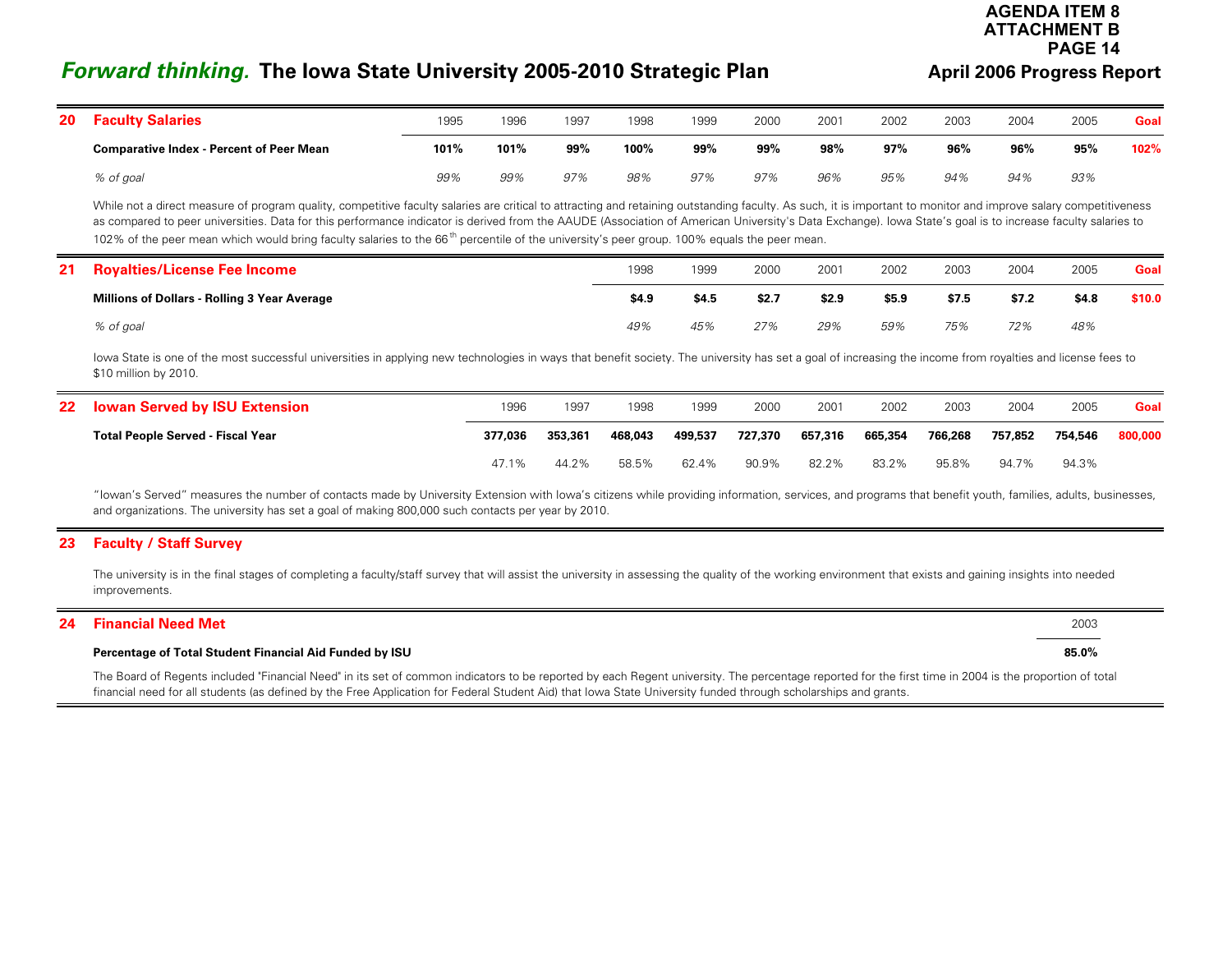#### **AGENDA ITEM 8 ATTACHMENT C PAGE 15**

| I. Intake Profile                                                                                                                                                                                         | <b>Trend</b>                                                                                                                                                                                                                                                                            | <b>Actions/Progress</b>                                                  |                                                                                                                                                                                                                                                                                                                                                                                                                 |
|-----------------------------------------------------------------------------------------------------------------------------------------------------------------------------------------------------------|-----------------------------------------------------------------------------------------------------------------------------------------------------------------------------------------------------------------------------------------------------------------------------------------|--------------------------------------------------------------------------|-----------------------------------------------------------------------------------------------------------------------------------------------------------------------------------------------------------------------------------------------------------------------------------------------------------------------------------------------------------------------------------------------------------------|
| Profile of undergraduate and graduate student<br>populations by residency, race, and ethnicity<br>Target: Resident - 85%<br>Non resident - $10\% + 5\%$<br>(Domestic + International)<br>Minority $-8.5%$ | <b>Residency</b><br>Undergraduate<br>Non<br>Year<br>Resident<br>Resident<br>Resident<br>2001-2002<br>94.2%<br>5.8%<br>78.7%<br>93.7%<br>6.3%<br>77.7%<br>2002-2003<br>93.9%<br>77.7%<br>2003-2004<br>6.1%<br>93.7%<br>6.3%<br>79.6%<br>2004-2005<br>2005-2006<br>93.0%<br>7.0%<br>77.8% | Graduate<br>Non<br>Resident<br>21.3%<br>22.3%<br>22.3%<br>20.4%<br>22.2% | With a strategic plan in place to increase the<br>number of non-resident students at UNI, slow<br>and steady progress is being made,<br>particularly with respect to undergraduates<br>which is the target population. UNI was<br>increasing the number of racial/ethnic minority<br>graduate and undergraduate students for five<br>consecutive years until the Fall of 2005, when<br>we lost ground slightly. |
|                                                                                                                                                                                                           | <b>Race/Ethnicity</b><br>Year<br>Undergraduate<br>Graduate<br>2001-2002<br>5.14%<br>8.20%<br>8.08%<br>2002-2003<br>5.55%<br>9.78%<br>5.98%<br>2003-2004<br>6.27%<br>2004-2005<br>10.34%<br>2005-2006<br>5.98%<br>10.54%                                                                 |                                                                          |                                                                                                                                                                                                                                                                                                                                                                                                                 |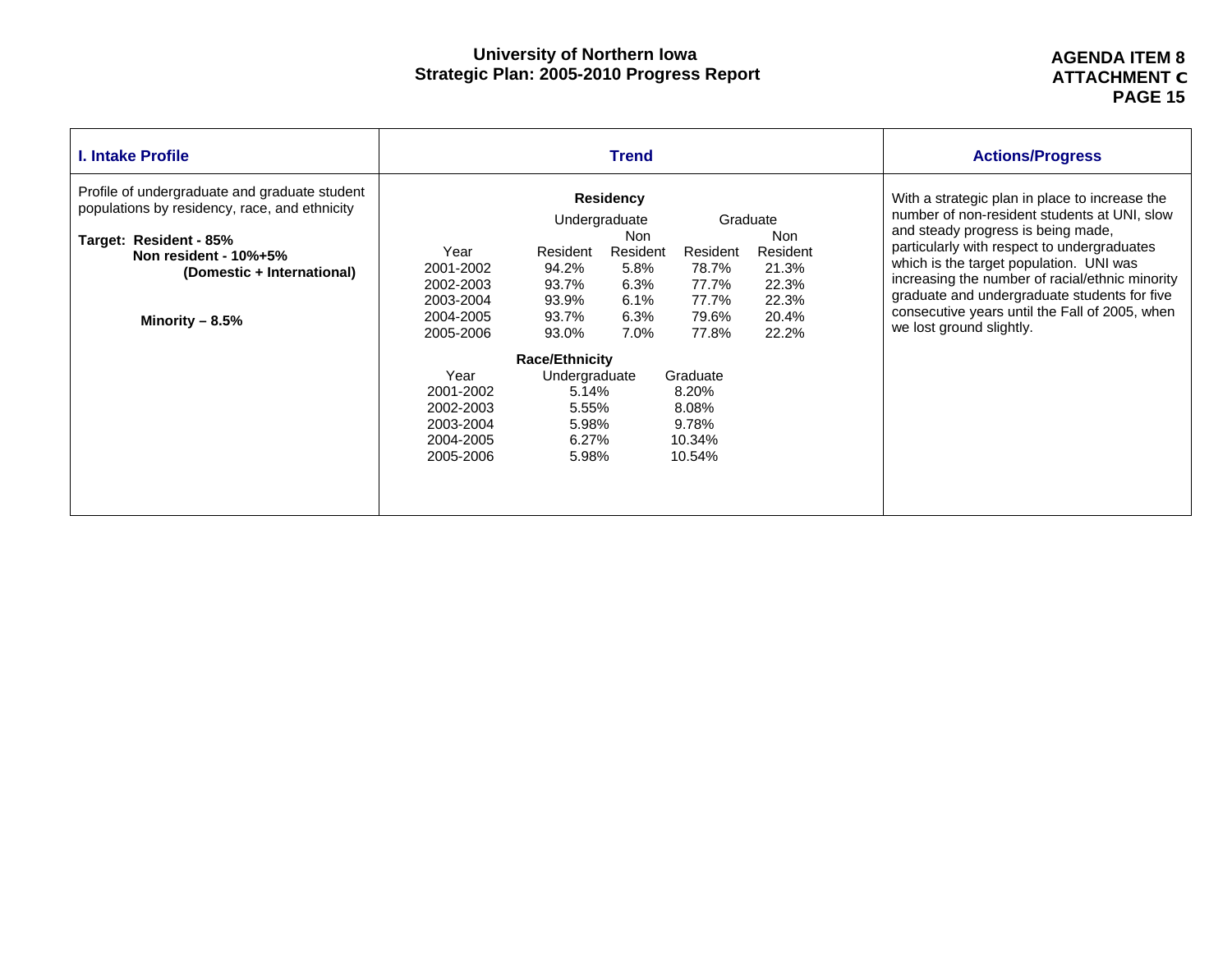#### **AGENDA ITEM 8 ATTACHMENT C PAGE 16**

| <b>II. University Experience - Process</b>                                                                                                                                                                                |                                                                                                                                   |                                                                                                         | <b>Trend</b>                                                      |                                                                   |                                                               |                                                               | <b>Actions/Progress</b>                                                                                                                                                                                                                                                                                                                                                                                                                                                          |
|---------------------------------------------------------------------------------------------------------------------------------------------------------------------------------------------------------------------------|-----------------------------------------------------------------------------------------------------------------------------------|---------------------------------------------------------------------------------------------------------|-------------------------------------------------------------------|-------------------------------------------------------------------|---------------------------------------------------------------|---------------------------------------------------------------|----------------------------------------------------------------------------------------------------------------------------------------------------------------------------------------------------------------------------------------------------------------------------------------------------------------------------------------------------------------------------------------------------------------------------------------------------------------------------------|
| Undergraduate student retention and<br>graduation rates by ethnic/racial composition in<br>%S<br>Targets:<br><b>6-Year Graduation Rates</b><br>48.3%<br>Native Am.<br>48.1%<br>African Am.<br>62.9%<br>Asian Am.<br>46.3% | <b>Race/Ethnicity</b><br>African-American<br>Asian-American<br>Hispanic-American<br>Native American<br>White<br>Total<br>Minority | <b>One Year Retention Rates (%)</b><br>$00 - 01$<br>79.1<br>77.8<br>70.4<br>100<br>84.2<br>84.0<br>78.0 | $01 - 02$<br>67.8<br>76.7<br>73.1<br>50.0<br>82.1<br>81.4<br>70.9 | $02 - 03$<br>78.1<br>83.3<br>50.0<br>100.<br>81.1<br>80.6<br>74.7 | 03-04<br>75.5<br>85.0<br>85.7<br>75.0<br>81.6<br>81.4<br>79.8 | 04-05<br>82.4<br>78.6<br>61.9<br>28.6<br>81.6<br>80.9<br>73.1 | The first-year retention rates of undergraduate<br>minority students vary greatly from year to<br>year, but if one considers trend data in the<br>form of five-year averages, the numbers are<br>improving with respect to African American<br>students. The five-year average, first-year<br>retention of African American students from<br>1995 to 1999 was 67.3% and the average from<br>2000-2004 was 76.6%. This is the result of<br>specific strategies such as Jump-Start |
| <b>Hispanic</b>                                                                                                                                                                                                           | <b>Race/Ethnicity</b><br>African-American<br>Asian-American<br>Hispanic-American<br>Native American<br>White<br>Total<br>Minority | Six Year Graduation Rates (%)<br>1995<br>44.8<br>78.9<br>45.5<br>40.0<br>64.9<br>64.2<br>53.3           | 1996<br>32.1<br>40.0<br>50.0<br>50.0<br>67.4<br>66.5<br>39.4      | 1997<br>31.6<br>52.6<br>10.0<br>0.0<br>66.6<br>65.2<br>33.3       | 1998<br>40.5<br>41.2<br>37.5<br>50.0<br>65.3<br>64.3<br>40.7  | 1999<br>42.0<br>57.9<br>35.7<br>40.0<br>66.0<br>65.0<br>44.3  | orientation and should translate to other<br>minority groups and a positive trend in six year<br>graduation rates in the future.                                                                                                                                                                                                                                                                                                                                                 |
| Undergraduate student length of time to<br>degree                                                                                                                                                                         | Average Number of Years to Degree by Entering Class<br>1995<br>4.62                                                               | 1996<br>4.57                                                                                            | 1997<br>4.63                                                      | 1998<br>4.60                                                      | 1999<br>4.55                                                  |                                                               | We have continued efforts to facilitate student<br>progress through academic programs.                                                                                                                                                                                                                                                                                                                                                                                           |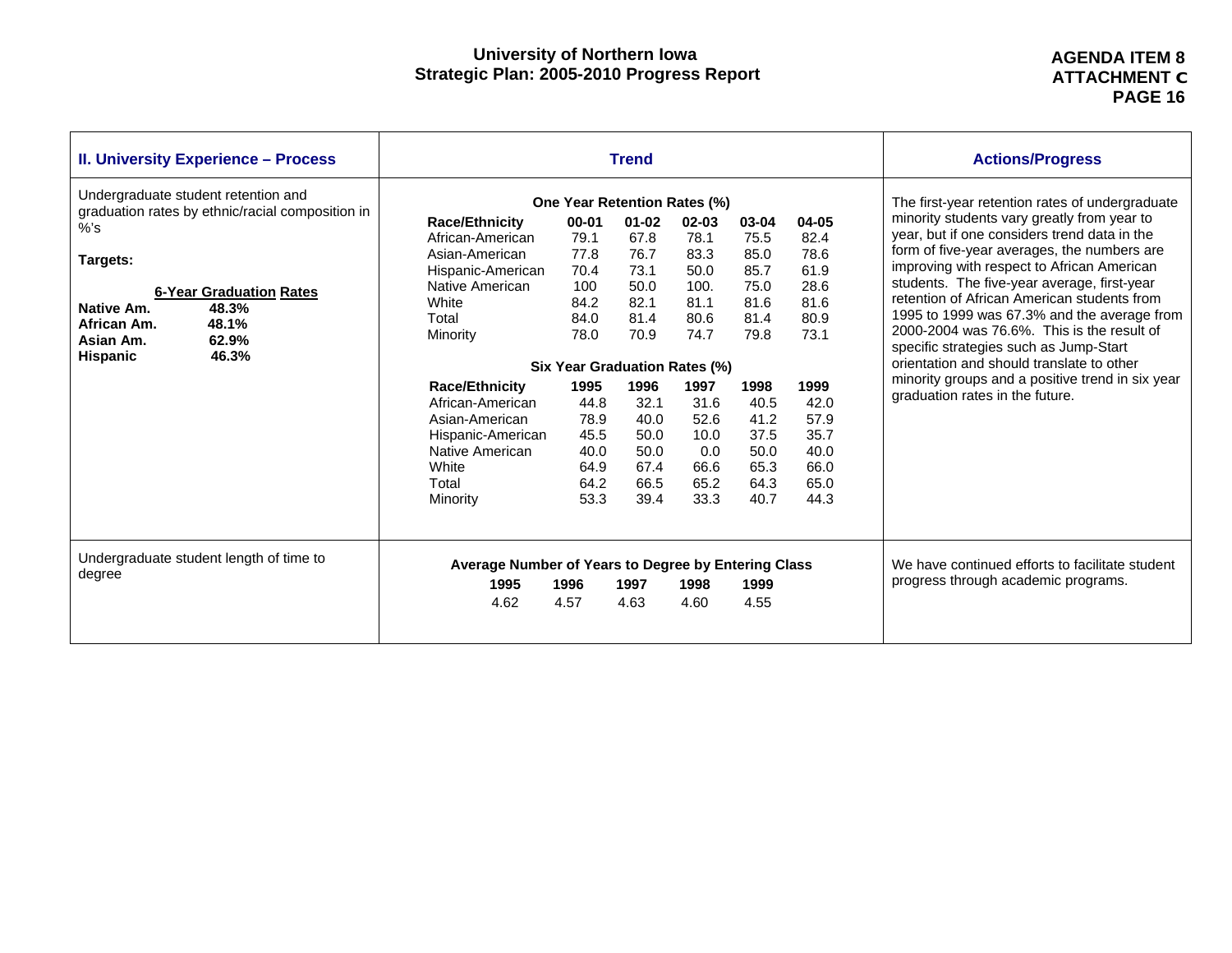| <b>III. University Experience - Quality</b>                                                                                                       |                                                                                                                                                                                                                                                                                                                  |                                                                             | <b>Trend</b>                                                            |                                                                         |                                                                         |                                                                         | <b>Actions/Progress</b>                                                                                                                                                                                 |  |  |  |
|---------------------------------------------------------------------------------------------------------------------------------------------------|------------------------------------------------------------------------------------------------------------------------------------------------------------------------------------------------------------------------------------------------------------------------------------------------------------------|-----------------------------------------------------------------------------|-------------------------------------------------------------------------|-------------------------------------------------------------------------|-------------------------------------------------------------------------|-------------------------------------------------------------------------|---------------------------------------------------------------------------------------------------------------------------------------------------------------------------------------------------------|--|--|--|
| Percentage of student credit hours taught by<br>tenure/tenure track faculty<br>Target: 75%                                                        | % of UG SCH taught by tenured<br>facultv <sup>2</sup><br>% of UG SCH taught by tenure-track<br>faculty <sup>2</sup><br>Total                                                                                                                                                                                     |                                                                             | $01 - 02$<br>46.6<br>20.4<br>67.0                                       | $02 - 03$<br>44.4<br>20.3<br>64.7                                       | 03-04<br>50.1<br>24.0<br>74.1                                           | 04-05<br>53.4<br>18.4<br>71.8                                           | Though 75% remains the goal, as a result of<br>budget reductions we have lost faculty lines.                                                                                                            |  |  |  |
| Average undergraduate class size - lower,<br>upper, both<br>Target: 33/22/28                                                                      | $00 - 01$<br>35.8<br>Lower Level<br>25.6<br><b>Upper Level</b><br>Combined<br>32.2                                                                                                                                                                                                                               | $01 - 02$<br>36.7<br>26.8<br>33.2                                           | 02-03<br>34.3<br>27.3<br>31.8                                           | 03-04<br>34.0<br>28.2<br>31.9                                           | 04-05<br>33.4<br>27.1<br>31.1                                           | 05-06<br>32.8<br>25.2<br>30.0                                           | We are solidly on track at all three levels.                                                                                                                                                            |  |  |  |
| Profile of faculty, staff, and administrators by<br>race, ethnicity, and gender<br>Targets:<br>Faculty 12%<br><b>P&amp;S</b><br>10%<br>Merit<br>6 | Percentage of Minority Faculty, Staff and Administrators<br>Group<br>Exe./Administrative/<br>Managerial<br>Faculty: Tenure Track<br>Faculty: Non Tenure<br>Track<br>Professional & Scientific<br>Secretarial/Clerical<br>Technical/<br>Paraprofessional<br><b>Skilled Crafts</b><br>Service/Maintenance<br>Total | $01 - 02$<br>6.9<br>12.4<br>8.7<br>7.6<br>4.6<br>21.4<br>5.9<br>15.5<br>9.6 | 02-03<br>6.2<br>11.6<br>9.6<br>8.3<br>5.0<br>23.1<br>5.9<br>14.6<br>9.5 | 03-04<br>6.1<br>12.1<br>6.3<br>9.2<br>4.6<br>20.0<br>5.2<br>14.6<br>9.6 | 04-05<br>5.1<br>12.6<br>6.3<br>9.0<br>4.8<br>20.8<br>3.9<br>15.5<br>9.7 | 05-06<br>6.3<br>13.3<br>4.1<br>8.3<br>5.0<br>15.6<br>4.4<br>14.7<br>9.9 | The faculty target has already been achieved.<br>Progress in Professional & Scientific and Merit<br>categories has been more challenging since<br>most employees in these categories come<br>from lowa. |  |  |  |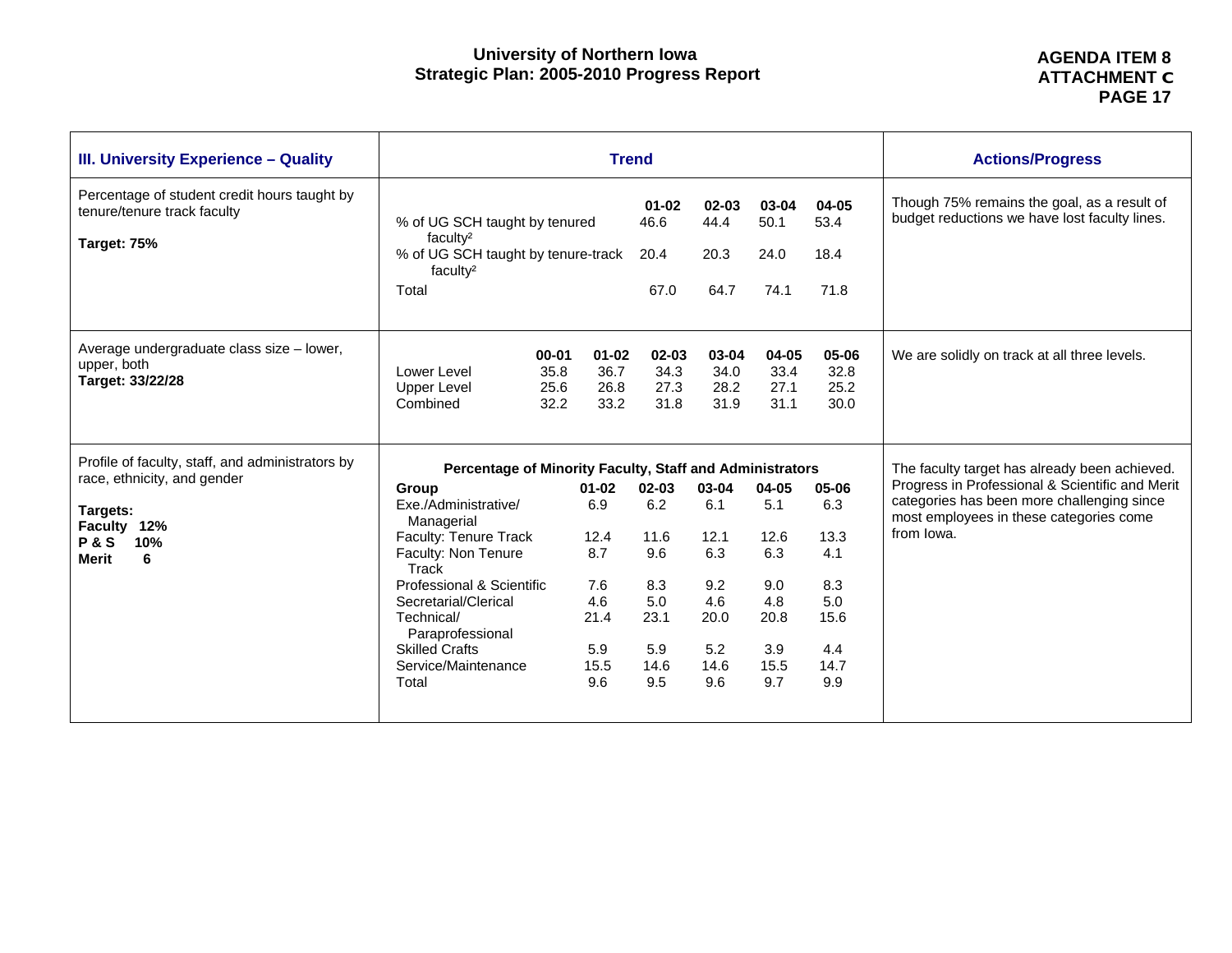| <b>IV. Graduate Profile</b>                                                                | <b>Trend</b>                                                                                 | <b>Actions/Progress</b>                                                                                                                        |
|--------------------------------------------------------------------------------------------|----------------------------------------------------------------------------------------------|------------------------------------------------------------------------------------------------------------------------------------------------|
| Percentage of solicitable Alumni who make<br>contributions                                 | $01 - 02$<br>$02 - 03$<br>03-04<br>$04 - 05$<br>12.8%<br>12.0%<br>11.3%<br>12.7%             | Based on year to date information, gifts from<br>alumni are ahead of last year's pace. We<br>anticipate that at the end of the fiscal year, we |
| Target: 15%                                                                                |                                                                                              | will again show in increase in the percentage<br>of alumni contributing to the University.                                                     |
| <b>V. Fund Sources</b>                                                                     | <b>Trend</b>                                                                                 | <b>Actions/Progress</b>                                                                                                                        |
| Sponsored funding per year in millions of<br>dollars                                       | <b>Sponsored Funding (millions)</b><br>$01 - 02$<br>$02 - 03$<br>03-04<br>$00 - 01$<br>04-05 | We have created an Office of Sponsored<br>Programs and have hired a Director.                                                                  |
| Target: 35 million                                                                         | 20.7<br>18.1<br>23.5<br>24.8<br>19.4                                                         |                                                                                                                                                |
| Dollars available to the University from the<br>Foundation for scholarships, capitals, and | <b>FY01</b><br><b>FY05</b><br><b>FY02</b><br><b>FY03</b><br><b>FY04</b>                      | We are making progress toward meeting these<br>indicators and expect that the anticipated                                                      |
| programs                                                                                   | 2,081,097<br>Scholarships<br>2,314,817<br>2,490,977<br>2,039,455<br>1,894,749                | change in UNI Foundation's spending rule will                                                                                                  |
| Target: Scholarships - 3.5 millions<br>Programs - 3.5 millions                             | 30,306<br>1,133,272<br>15,970,602 3,838,774<br>Capital<br>468,066<br>Projects                | have a positive impact on the amount of<br>dollars available from the UNI Foundation to<br>the University.                                     |
|                                                                                            | Programs<br>2,532,434<br>2,256734 1,671,278<br>1.814.122<br>2.508.285                        |                                                                                                                                                |
|                                                                                            |                                                                                              |                                                                                                                                                |
| <b>VI. Fund Uses</b>                                                                       | <b>Trend</b>                                                                                 | <b>Actions/Progress</b>                                                                                                                        |
| Faculty and staff salaries as compared to peer<br>institutions                             | <b>Faculty Salaries (percentile)</b><br>$01 - 02$<br>$02 - 03$<br>03-04<br>04-05<br>05-06    | UNI faculty salaries in most disciplines remain<br>competitive.                                                                                |
| Target: 70th percentile                                                                    | 55<br>37<br>45<br>45<br>55                                                                   |                                                                                                                                                |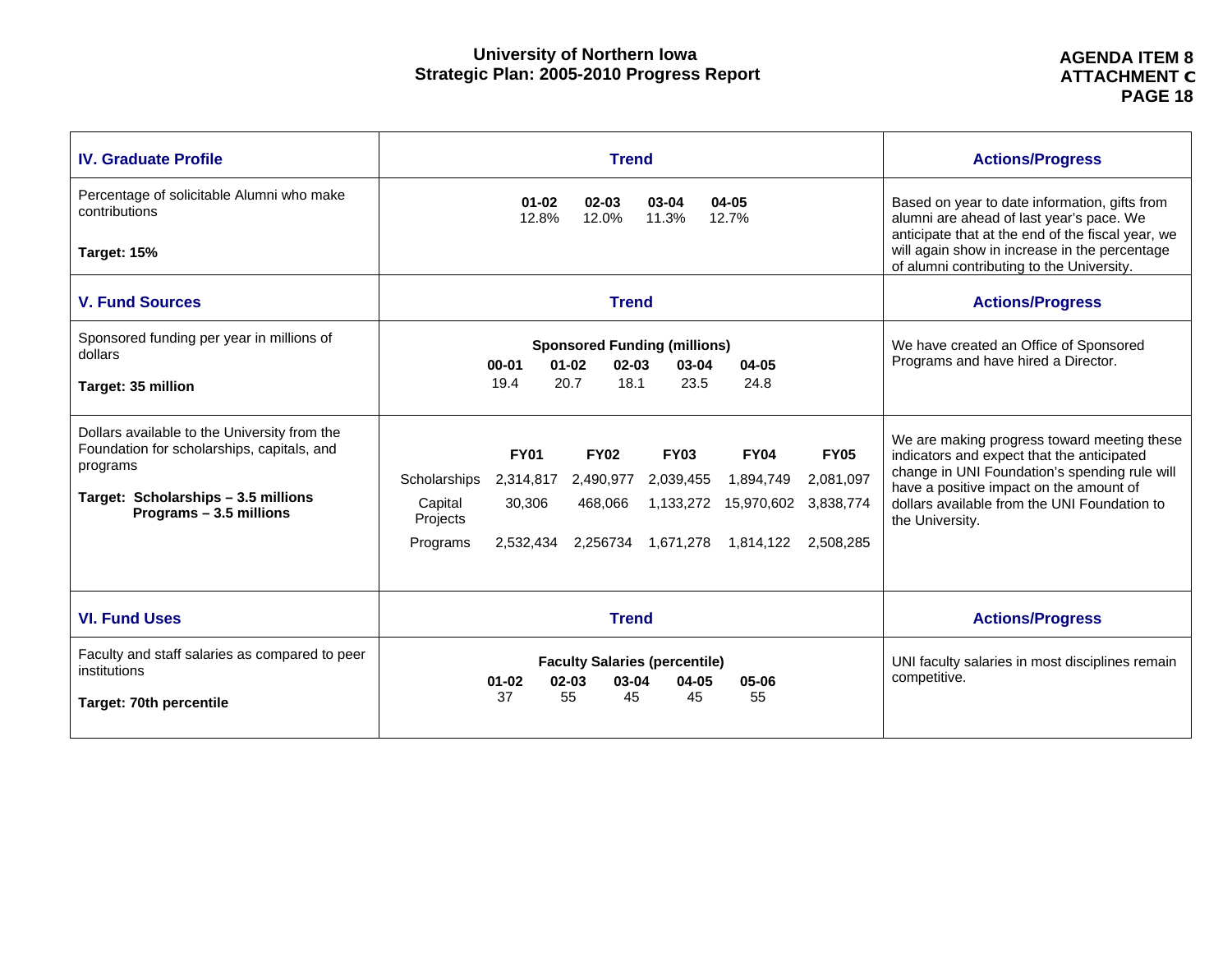## *INTRODUCTION*

**The current Strategic Plan for the Iowa School for the Deaf covers the period from 2001–2006. This is the final report for the Strategic Plan, and summarizes accomplishments and progress related to the five main "Key Result Areas" (KRAs) or goals established in 2001. Some accomplishments apply to more than one KRA.** 

## *KEY RESULT AREA 1.0*

*Provide a quality education program through competent teaching, and well-trained staff.* 

#### **Accomplishments and Progress**

- **Fully implemented the Accelerated Reading™ and Accelerated Math™ instructional programs and documented gains in student achievement and trained teacher in use**
- **Implemented the 8 Iowa Teaching Standards for all direct instructional faculty for evaluation purposes, trained teachers in use, and revised teacher evaluation tools**
- **Implemented first comprehensive, systematic data-driven instruction and decisionmaking for student Individualized Education Programs to guide lesson planning and goal development** 
	- o **Used ITED/ITBS for comparing achievement to hearing peers-first use 2004**
	- o **Fully implemented use of Alternate Assessment for students whose disabilities require this rather than standard assessments, as mandated by the Individuals with Disabilities Education and Iowa statutes**
- **Revised the Sign Communication Performance Interview evaluation tool and fully trained a team of evaluators to implement the SCPI for all staff** 
	- o **Documented results of more rigorous evaluation**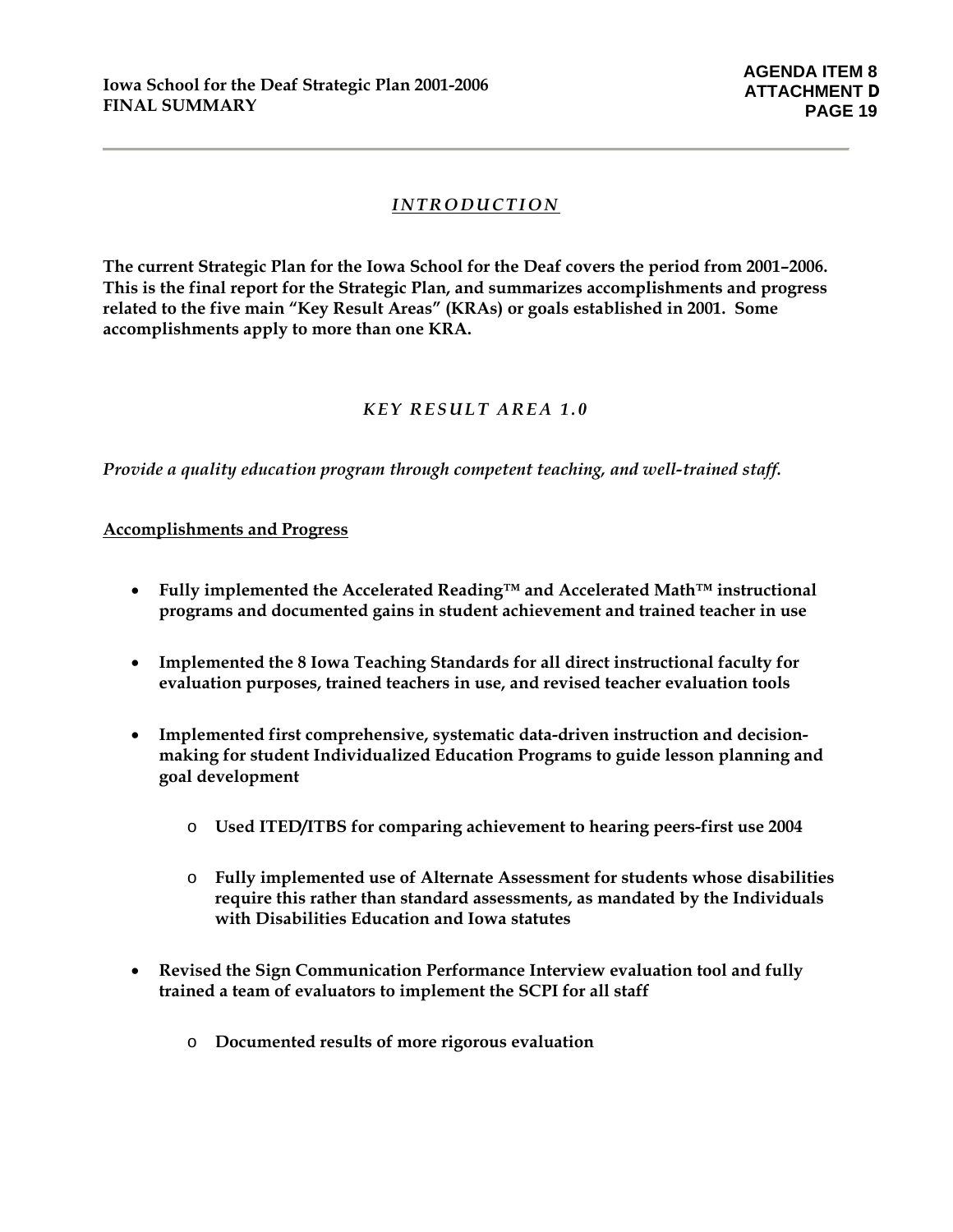- o **Implemented Iowa Western Community College class through a special contract for ISD staff focused on American Sign Language training for staff in Elementary and Secondary school setting to help staff meet challenge of more rigorous evaluation and serve students more effectively**
- **Provided increased external and internal staff development opportunities for both faculty and staff to support student goal accomplishment and enhance student achievement through increased teacher knowledge and skills**

## *KEY RESULT AREA 2.0*

*Strengthen and expand the creative and innovative programming at the Iowa School for the Deaf.*

#### **Accomplishments and Progress**

- **Implemented KU Writing Strategies to enhance student achievement in writing**
- **Developed student portfolios on CDs that include both student assessment scores and examples of student work (approximately 85% of students now have CD portfolios to which information can be added annually-preschool students are not included)**
- **Fully implemented AR™ strategies in the dormitory to support the instructional program, including establishing designated sections in each dormitory library for AR™ reading materials and Great Books**
	- o **Fully trained one lead Residential Counselor in the use of AR™ who in turn trained other dormitory staff to support students in reading skill development**
- **Implemented new "bullying" workshops for students with collaboration between dormitory staff and school staff to emphasize carryover of expectations and rules**
- **Collaborated with the Iowa Braille and Sight-Saving School, Iowa Department of Education, Grant Wood AEA 10, Loess Hills AEA 13, and Mississippi Bend AEA 9 to create a new federal project, "the Iowa Deafblind Project"** 
	- o **Project officers from US Department of Education have commended this project concept as the first of its kind and worthy of replication.**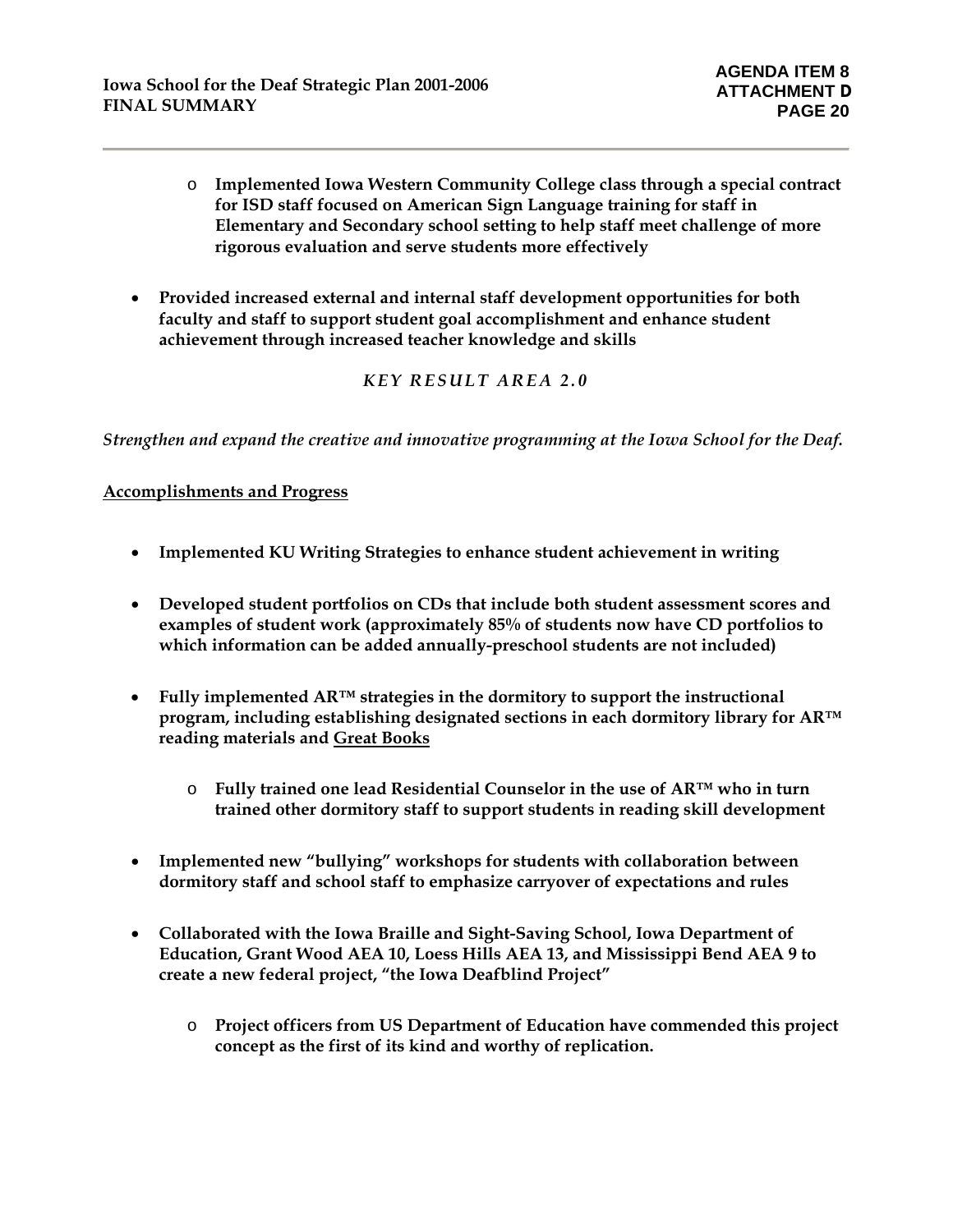## *KEY RESULT AREA 3.0*

*Provide a safe, healthy learning environment by maintaining facilities, equipment and operating budgets that are sufficiently funded.* 

#### **Accomplishments and Progress**

- **Implemented recommendations of Risk Management Audit (SUI, 2004)** 
	- o **Installed updated server to ensure enhanced security for financial and student records and more efficient overall operations, reduced technology staff**
	- o **Installed visual security technology in critical locations on campus**
	- o **Streamlined student archived records through secure records disposal methods and established enhanced student record confidentiality procedures**
- **Developed comprehensive ISD Emergency Procedures, compiled in a flip chart document for posting in every room, and conducted schoolwide inservice for all staff**
- **Updated deferred maintenance needs document and completed approximately 45% of the listed items, in order of priority for health and safety, including items addressed for code compliance issues**

## *KEY RESULT AREA 4.0*

*Promote flexibility, efficiency, cooperation and accountability at the Iowa School for the Deaf.*

#### **Accomplishments and Progress**

- **Implemented recommendations of SUI-ISD Risk Management Audit (2004-see 3.0)**
- **Received five-year program approval/accreditation from the Iowa Department of Education and North Central Association with no citations; resolved all citations from previous site visit in 2003**